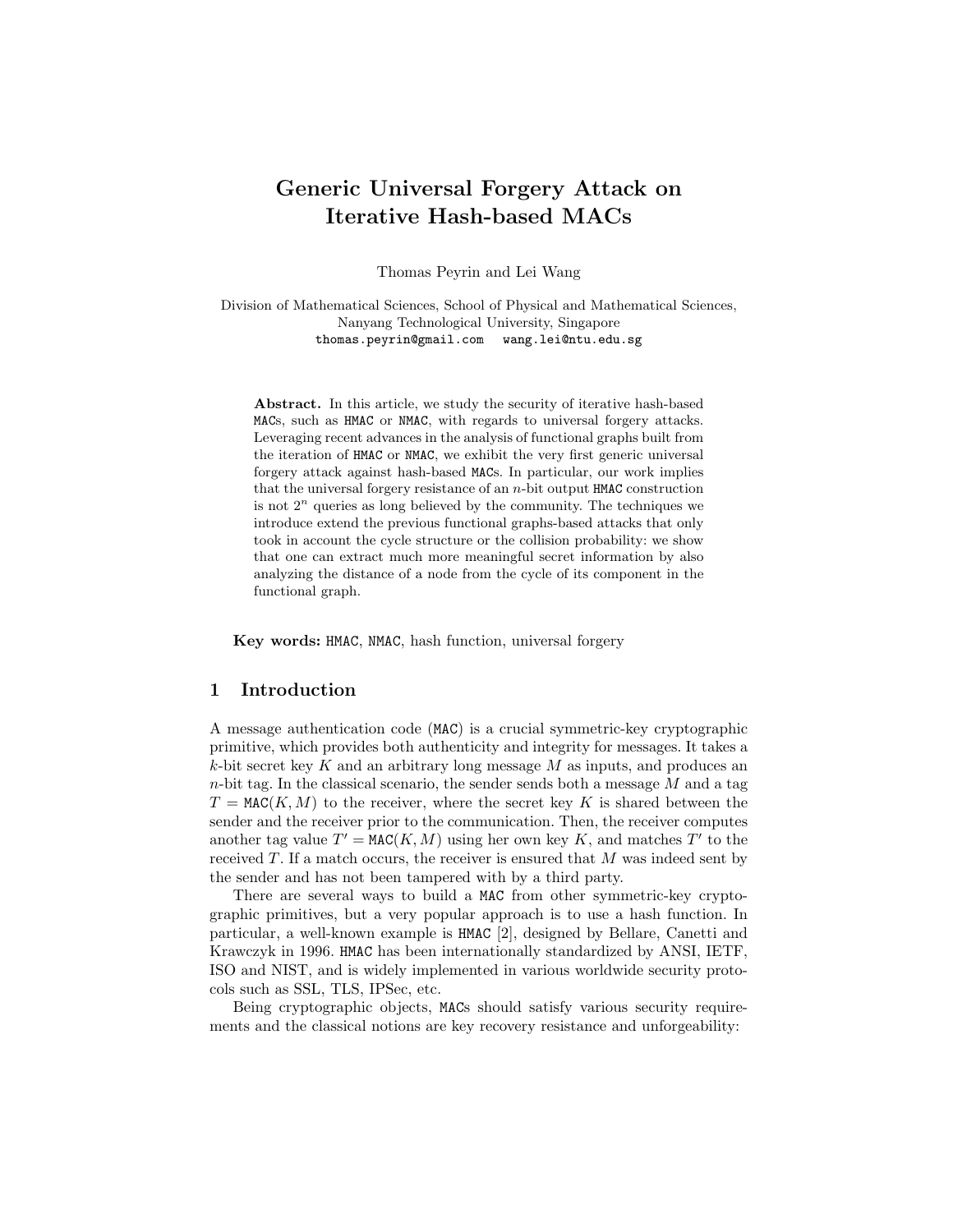- Key recovery resistance: it should be practically infeasible for an adversary to recover the value of the secret key.
- Unforgeability: it should be practically infeasible for an adversary to generate a message and tag pair  $(M, T)$  such that T is a valid tag for M and such that M has not been queried to MAC previously by the adversary.

In the case of an ideal MAC, the attacker should not be able to recover the key in less than  $2^k$  computations, nor to forge a valid MAC in less than  $2^n$  computations. Depending on the control of the attacker over the message, one discriminates between two types of forgery attacks: existential forgery and universal forgery attack. In the former case, the attacker can fully choose the message M for which he will forge a valid tag  $T$ , while in the later case he will be challenged to a certain message  $M$  and must find the MAC tag value  $T$  for this particular message. In other words, universal forgery asks the attacker to be able to forge a valid MAC on any message, and as such is a much more powerful attack than existential forgery and would lead to much more damaging effects in practice. Yet, because this security notion is easier to break, most published attacks on MACs concern existential forgery.

Moreover, cryptographers have also proposed a few extra security notions with respect to distinguishing games such as distinguishing-R and distinguishing-H [12]. The goal of a distinguishing-R attack is to distinguish a MAC scheme from a monolithic random oracle, while the goal of a distinguishing-H attack is to distinguish hash function-based MACs (resp. block cipher and operating modebased MACs) instantiated with either a known dedicated compression function (resp. a dedicated block cipher) or a random function (resp. a random block cipher). While these distinguishers provide better understanding of the security margin, the impact to the practical security of a MAC scheme would be rather limited.

Given the importance of HMAC in practice, it is only natural that many researchers have analyzed the security of this algorithm and of hash-based MACs in general. On one hand, cryptographers are devoted to find reduction-based security proofs to provide lower security bound. Usually a MAC based on a hash function with a *l*-bit internal state is proven secure up to the bound  $O(2^{l/2})$ . Examples include security proofs for HMAC, NMAC and Sandwich-MAC [2, 1, 25]. Namely, it is guaranteed that no generic attack succeeds with a complexity below the security bound  $O(2^{l/2})$  (when  $l \leq 2n$ ) in the single-key model.

On the other hand, cryptographers are also continuously searching for generic attacks to get upper security bound for hash-based MACs, since the gap between the  $2^{l/2}$  lower bound and the best known generic attacks is still very large for several security properties. The cases of existential forgery and distinguishing-R attacks are tight: in [17], Preneel and van Oorschot proposed generic distinguishing-R and existential forgery attacks with a complexity of  $O(2^{l/2})$  computations. Their methods are based on the generation of internal collisions which are detectable on the MAC output due to the length extension property of the inner iterated hash function (one can generate an existential forgery by simply look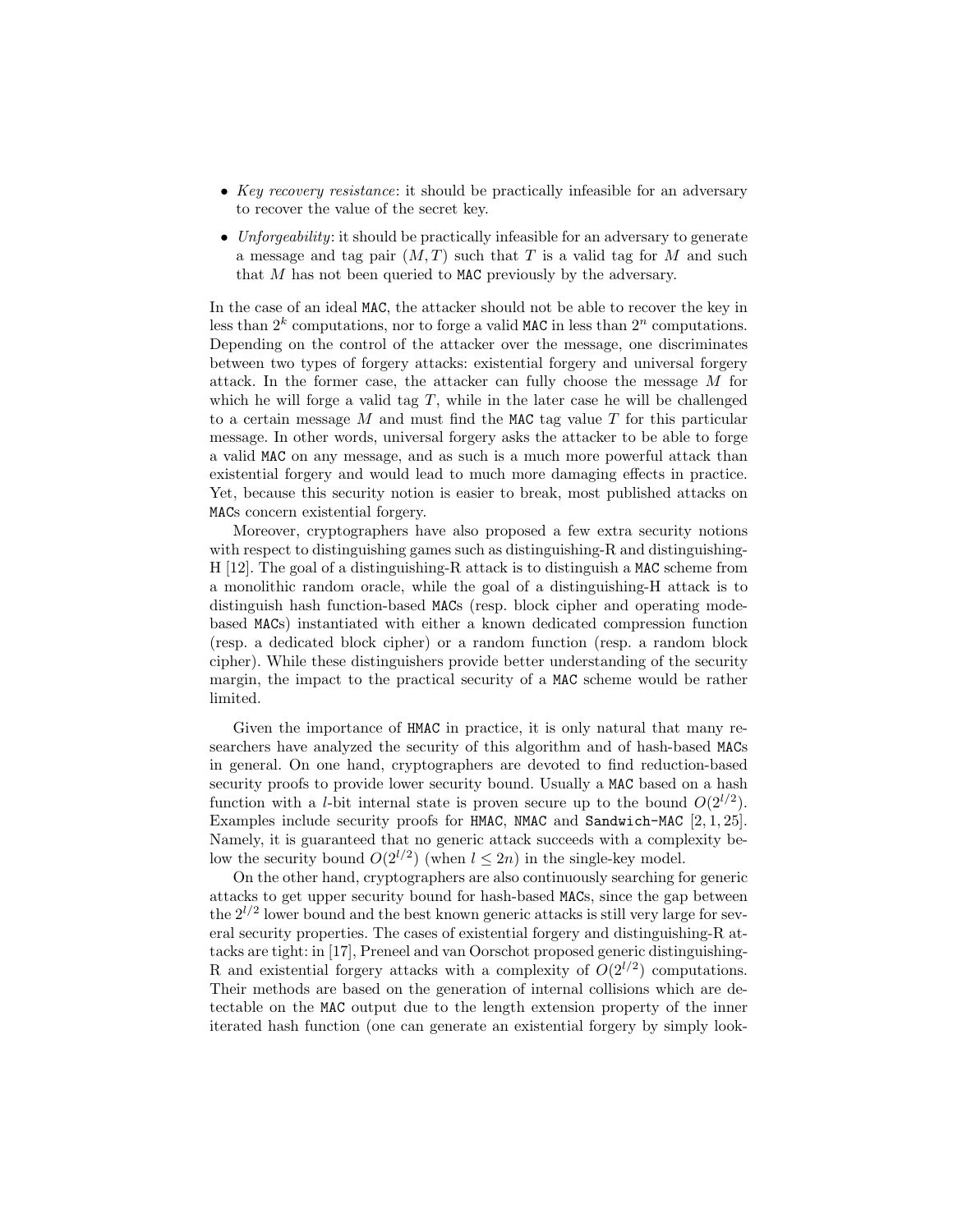ing for an internal collision in the hash chain and then, given any pair of messages using this internal collision as prefix, it is easy to forge the tag for one message by querying the other message to the tag oracle).

In [16] Peyrin *et al.* utilized the cycle property of HMAC in the related-key model to distinguish it from a random mapping and eventually described generic distinguishing-R attack with a complexity of only  $O(2^{n/2})$  computations (note that these related-key attacks do not contradict the  $O(2^{l/2})$  security proof which was provided in the single-key model only). A similar weakness was independently pointed out by Dodis et al. in the context of indifferentiabiity of HMAC [5]. One year after, leveraging the ideas of cycle detection in functional graphs from [16], Leurent et al. [14] showed that, contrary to the community belief, there exists a generic distinguishing-H attack requiring only  $O(2^{l/2})$  computations on iterative hash-based MACs in the single-key model. All security bounds on iterative hash-based MACs are therefore tight, except the case of universal forgery for which the best generic attack still requires  $2<sup>n</sup>$  computations and it remains unknown exactly where the security lies between  $2^n$  and  $\min\{2^{l/2}, 2^n\}$ computations.

Besides generic attacks, cryptanalysts also evaluated MACs based on (standardized) dedicated hash functions, mainly by exploiting some weakness of the compression function [3, 12, 8, 23, 19, 20, 13, 24, 26, 22, 9]. The details of such attacks will be omitted in the rest of this article, since we deal with generic attacks irrespective to the specifications of the internal compression function.

Our contribution. In this article, we describe the first generic universal forgery attack on iterative hash-based MACs, requiring less then  $2<sup>n</sup>$  computations. More precisely, our attack complexity is  $O(\max(2^{l-s}, 2^{5l/6}, 2^s))$ , where  $2^s$  represents the block length of the challenge message. In other words, for reasonable message sizes, the complexity directly decreases along with an increase of s, up to a message size of  $2^{l/6}$  where the complexity hits a plateau at  $2^{5l/6}$  computations. Previously known attacks and proven bounds are summarized in Table 1 and we emphasize that this is the first generic universal forgery attack on HMAC in the single key model (except the trivial  $2<sup>n</sup>$  brute force attack). For example, a corollary to our work is that HMAC instantiated with the standardized hash function RIPEMD-160 [4] (or MD5 [21] and RIPEMD-128 [4]), which allows arbitrarily long input messages (this conditions is needed since even though the challenge message can have a small length, we will need to be able to query  $2^{l/2}$ -block long messages during the attack), only provides a  $2^{133.3}$  (resp.  $2^{106.7}$ ) computations security with regards to universal forgery attacks, while it was long believed that the full  $2^{160}$  (resp.  $2^{128}$ ) was holding for this strong security property.

Moreover, our techniques are novel as they show that one can extract much more meaningful secret information than by just analyzing the cycle structure or the collision probability of the functional graphs of the MAC algorithm, as was done previously [16, 14]. Indeed, the distance of a node from the cycle of its components in the functional graph is a very valuable information to know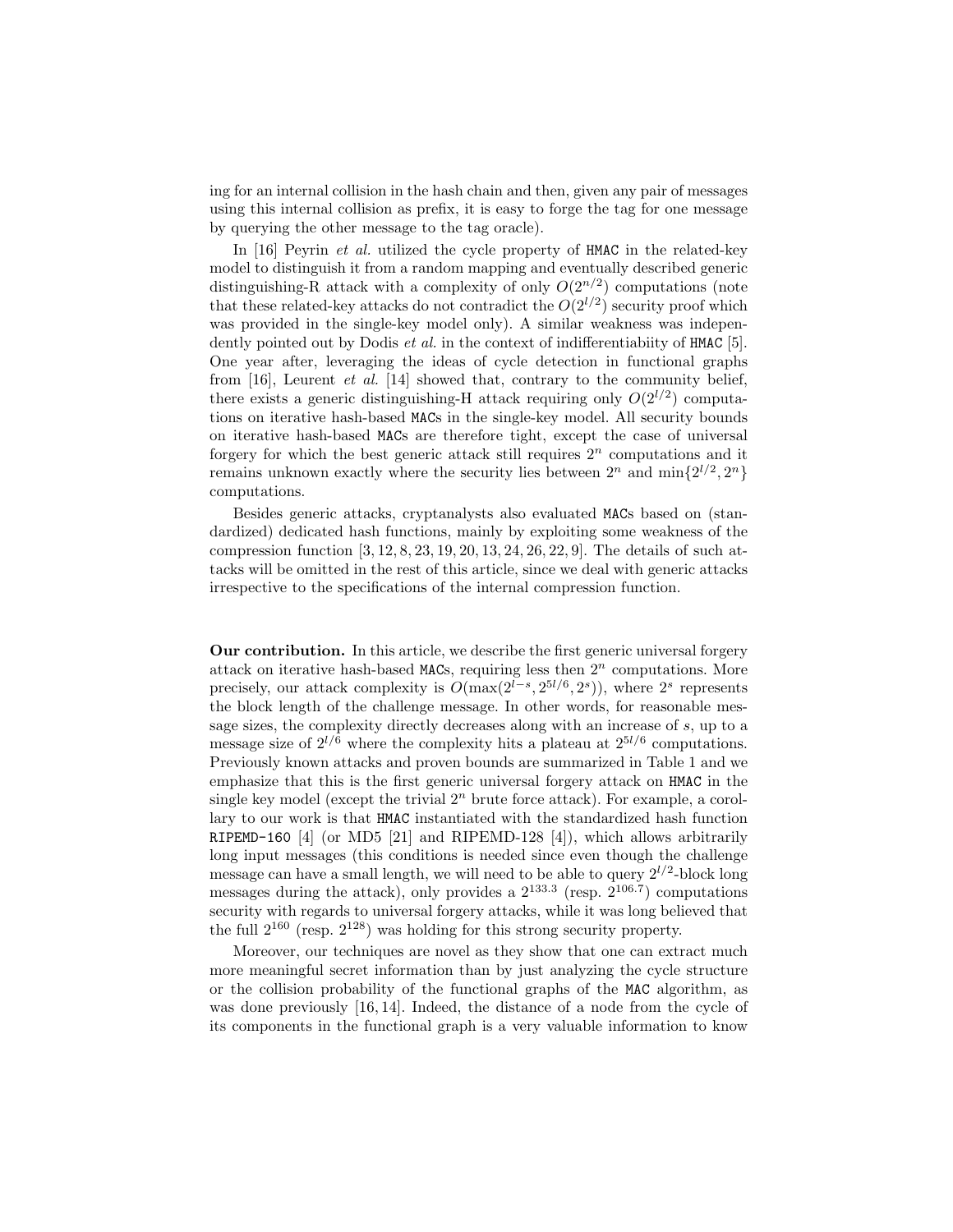| security notion     | single key setting  |                                          | related-key setting         |  |
|---------------------|---------------------|------------------------------------------|-----------------------------|--|
|                     | provable security   | generic attack                           | generic attack              |  |
| $Distinguishing-R$  | $O(2^{l/2})$ [2, 1] | $O(2^{l/2})$ [17]                        | $O(2^{n/2})$ [16]           |  |
| Distinguishing-H    | $O(2^{l/2})$ [2, 1] | $O(2^{l/2})$ [14]                        | $O(2^{n/2}+2^{l-n})$ † [16] |  |
| Existential forgery | $O(2^{l/2})$ [2, 1] | $O(2^{l/2})$ [17]                        | $O(2^{n/2}+2^{l-n})$ † [16] |  |
| Universal forgery   | $O(2^{l/2})$ [2, 1] | previous: $O(2^n)$                       |                             |  |
|                     |                     | new: $O(\max(2^{l-s}, 2^{5l/6}, 2^s))$ ‡ |                             |  |

**Table 1.** We summarize the security state of HMAC (with  $n \leq l \leq 2n$ ) including previous results and our universal forgery attacks. Notation max() is to choose the largest value.

 $\dagger$ : the attacks have complexity advantage with  $n < l < 2n$ ;

 $\ddagger$ :  $2<sup>s</sup>$  is the blocks length of the challenge message. The attack has complexity advantage with  $n \leq l < 6n/5$ .

for an attacker, and we expect even more complex types of information to be exploitable by attackers against iterative hash-based MACs.

# 2 Description of NMAC and HMAC

**A** hash function H maps arbitrarily long messages to an *n*-bit digest. It is usually built by iterating a fixed input length compression function  $f$ , which maps inputs of  $l + b$  bits to outputs of l bits (note that  $l \geq n$ ). In details, H first pads an input message  $M$  to be a multiple of  $b$  bits, then splits it into blocks of b bits  $m_0||m_1|| \cdots ||m_{s-1}$ , and calls the compression function f iteratively to process these blocks. Finally,  $H$  might use a finalization function  $g$  that maps  $l$ bits to n bits in order to produce the hash digest.

 $x_0 = IV$   $x_{i+1} = f(x_i, m_i)$  hashdigest  $= g(x_s)$ 

Each of the chaining variables  $x_i$  are l bits long, and IV (initial value) is a public constant.

NMAC algorithm  $[2]$  keys a hash function H by replacing the public IV with a secret key K, which is denoted as  $H_K$ . It then uses two *l*-bit secret keys  $K_{in}$ and  $K_{out}$  referred to as the inner and the outer keys respectively, and makes two calls to the hash function  $H$ . NMAC is simply defined to process an input message M as:

$$
\text{NMAC}(K_{out}, K_{in}, M) = H_{K_{out}}(H_{K_{in}}(M)).
$$

The keyed hash functions  $H_{K_{in}}$  and  $H_{K_{out}}$  are referred to as the inner and the outer hash functions respectively.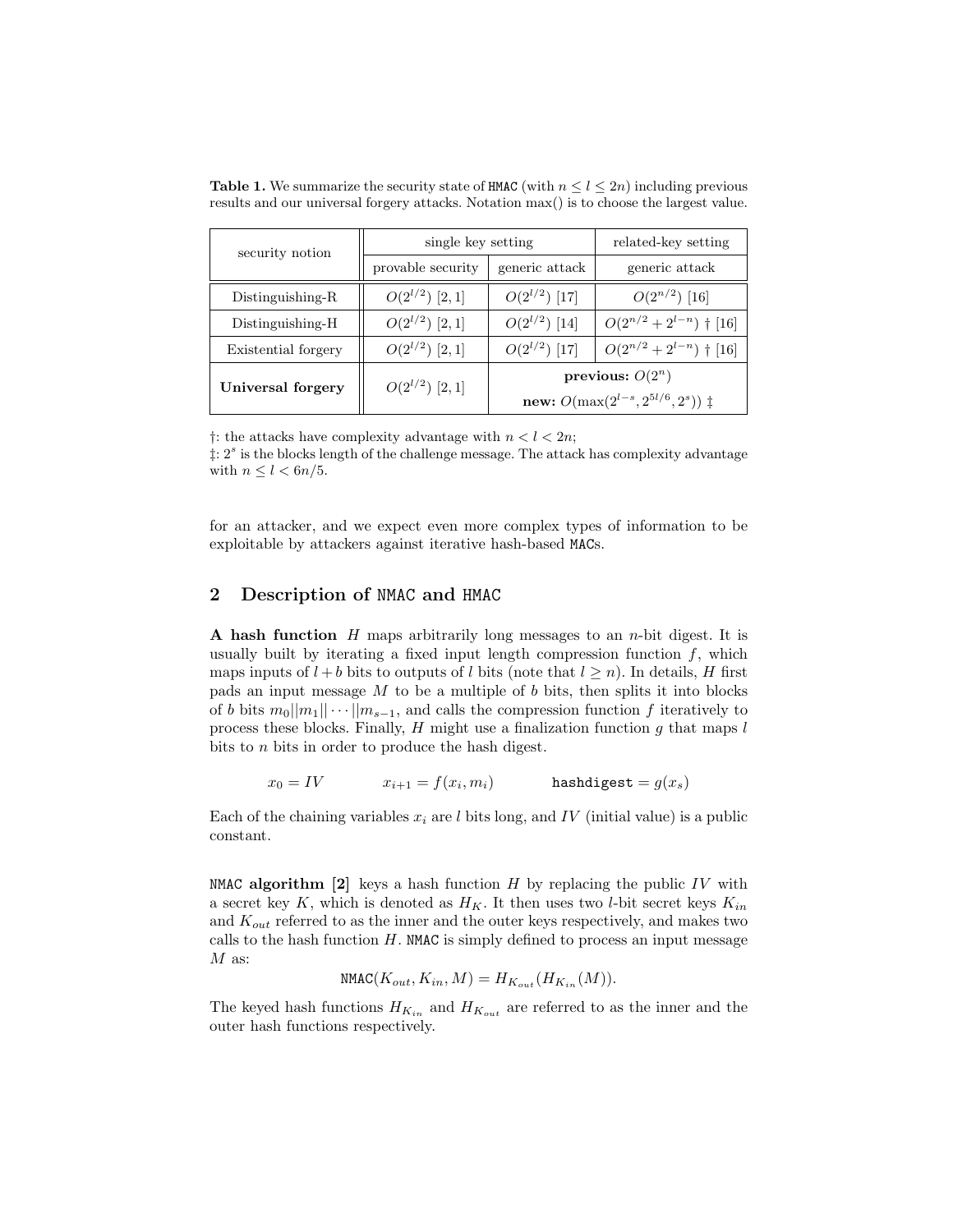HMAC algorithm [2] is a single-key variant of NMAC, depicted in Figure 1. It derives  $K_{in}$  and  $K_{out}$  from the single secret key K as:

$$
K_{in} = f(IV, K \oplus \text{ipad}) \qquad K_{out} = f(IV, K \oplus \text{opad})
$$

where ipad and opad are two distinct public constants. HMAC is then simply defined to process an input message M as:

$$
\text{HMAC}(K, M) = H(K \oplus \text{opad} \Vert H(K \oplus \text{ipad} \Vert M)))
$$

where  $\parallel$  denotes the concatenation operation. It is interesting to note that HMAC can use any key size. If the key  $K$  is shorter than b bits, then it is padded with  $\theta$  bits to reach the size b of an entire message block. Otherwise, if the key  $K$  is longer than  $b$  bits, then it is hashed and then padded with 0 bits:  $K \leftarrow H(K) \parallel 0^{b-n}.$ 



Fig. 1. HMAC with an iterated hash function with compression function  $f$ , and output function g.

For simplicity, in the rest of this article we will describe the attacks based on the utilization of the HMAC algorithm. However, we emphasize that our methods apply similarly to hash-based MACs such as NMAC [2], Sandwich-MAC [25], etc.

### 3 Previous functional-graph-based attacks for HMAC

Our universal forgery attack is based on recent advances in hash-based MACs cryptanalysis [16, 14] and in this section we quickly recall these methods and explain how we extend them. First of all, we need to introduce the notion of functional graph and the various properties that can be observed from it.

The functional graph  $\mathcal{G}_f$  of a function  $f: \{0,1\}^l \to \{0,1\}^l$  is simply the directed graph in which the vertices (or nodes) are all the values in  $\{0,1\}^l$  and where the directed edges are the iterations of  $f$  (i.e. a directed edge from a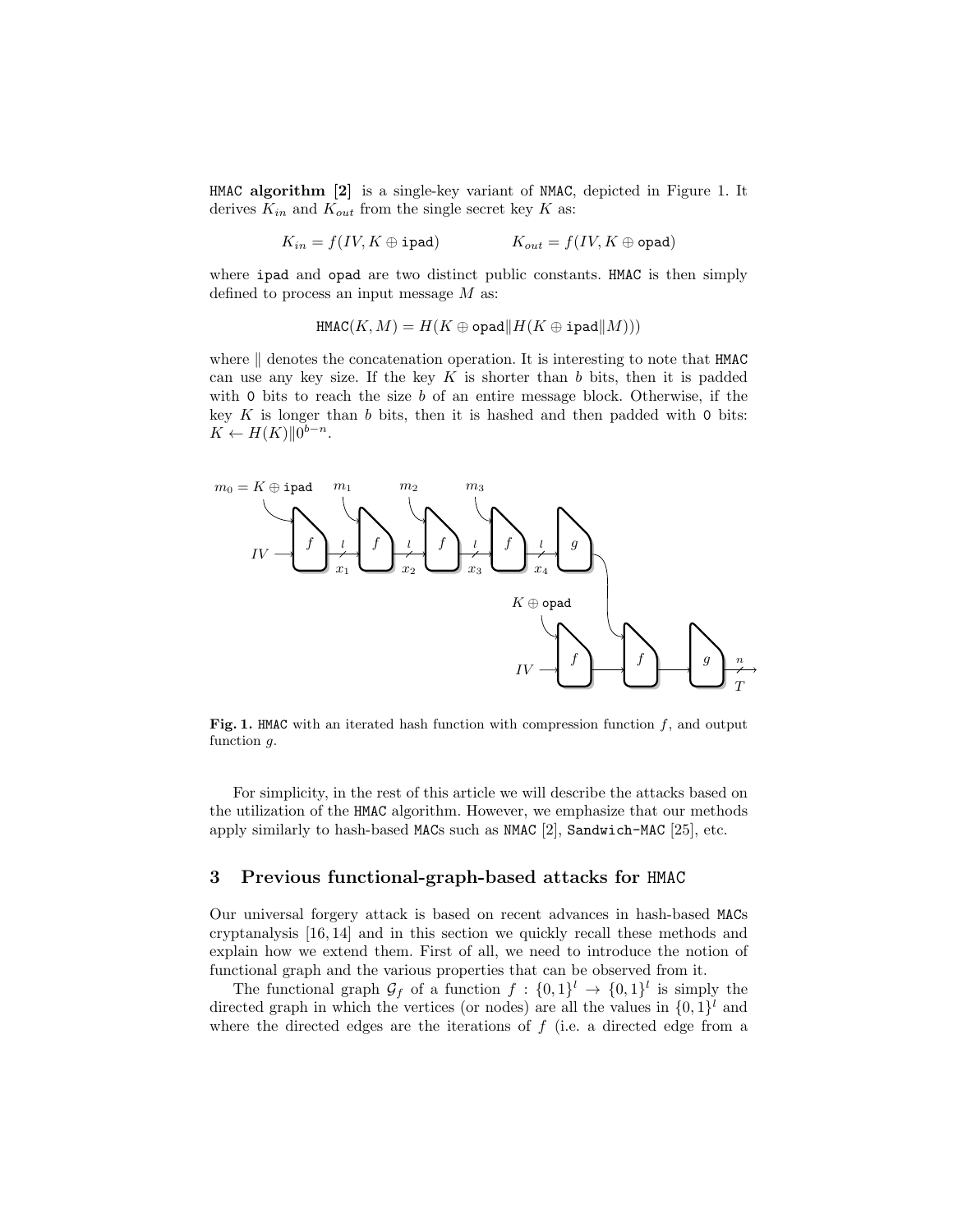vertex a to a vertex b exists iff  $f(a) = b$ . The functional graph of a function is composed of one or several components, each having its own internal cycle.

For a random function, the functional graph will possess several statistical properties that have been extensively studied. For example, it is to be noted that with high probability the functional graph of a random function will have a logarithmic number of components and among them there is one giant component that covers most of the nodes. In addition, this giant component will contain a giant tree in which are present about a third of the nodes of  $\mathcal{G}_f$ . Theorems 1 and 2 state these remarks in a more formal way.

**Theorem 1** ( $[6, Th. 2]$ ). The expectations of the number of components, number of cyclic nodes (a node belonging to the cycle of its component), number of terminal nodes (a node without a preimage), and number of image nodes (a node with a preimage) in a random mapping of size  $N$  have the asymptotic forms, as  $N \to \infty$ :

| (i) #Components: $\frac{1}{2} \log N$ | (iii) #Terminal nodes: $e^{-1}N$ |
|---------------------------------------|----------------------------------|
| (ii) # Cyclic nodes: $\sqrt{\pi N/2}$ | (iv) #Image nodes: $(1-e^{-1})N$ |

Starting from any node  $x$ , the iteration structure of  $f$  is described by a simple path that connects to a cycle. The length of the path (measured by the number of edges) is called the tail length of x (or the height of x) and is denoted by  $\lambda(x)$ . The length of the cycle is called the cycle length of x and is denoted  $\mu(x)$ . Finally, the rho-length of x is denoted  $\rho(x)$  and represents the length of the non repeating trajectory of x:  $\rho(x) = \lambda(x) + \mu(x)$ .

Theorem 2 ([6, Th. 3]). Seen from a random node in a random mapping of size  $N$ , the expectations of the tail length, cycle length, rho length, tree size, component size, and predecessors size have the following asymptotic forms:

| (i) Tail length ( $\lambda$ ): $\sqrt{\pi N/8}$           | $(iv)$ Tree size: $N/3$                           |  |
|-----------------------------------------------------------|---------------------------------------------------|--|
| (ii) Cycle length $(\mu)$ : $\sqrt{\pi N/8}$              | (v) Component size: $2N/3$                        |  |
| (iii) Rho length $(\rho = \lambda + \mu): \sqrt{\pi N/2}$ | ( <i>vi</i> ) Predecessors size: $\sqrt{\pi N/8}$ |  |

Moreover, the asymptotic expectations of the giant component and its giant tree have been provided in [7].

**Theorem 3 ([7, VII.14]).** In a random mapping of size  $N$ , the largest tree and the largest component have expectations asymptotic, respectively, of  $0.48*N$ and 0.7582 ∗ N.

Knowing all these statistical properties for the functional graph of a random function, Peyrin *et al.* [16] studied the successive iterations of **HMAC** with a fixed small message block for two related-keys K and  $K = K \oplus$  ipad  $\oplus$  opad. Thanks to a small weakness of HMAC in the related-key setting, they observed that the two corresponding functional graphs are exactly the same (while ideally they should look like the functional graphs of two independent random functions)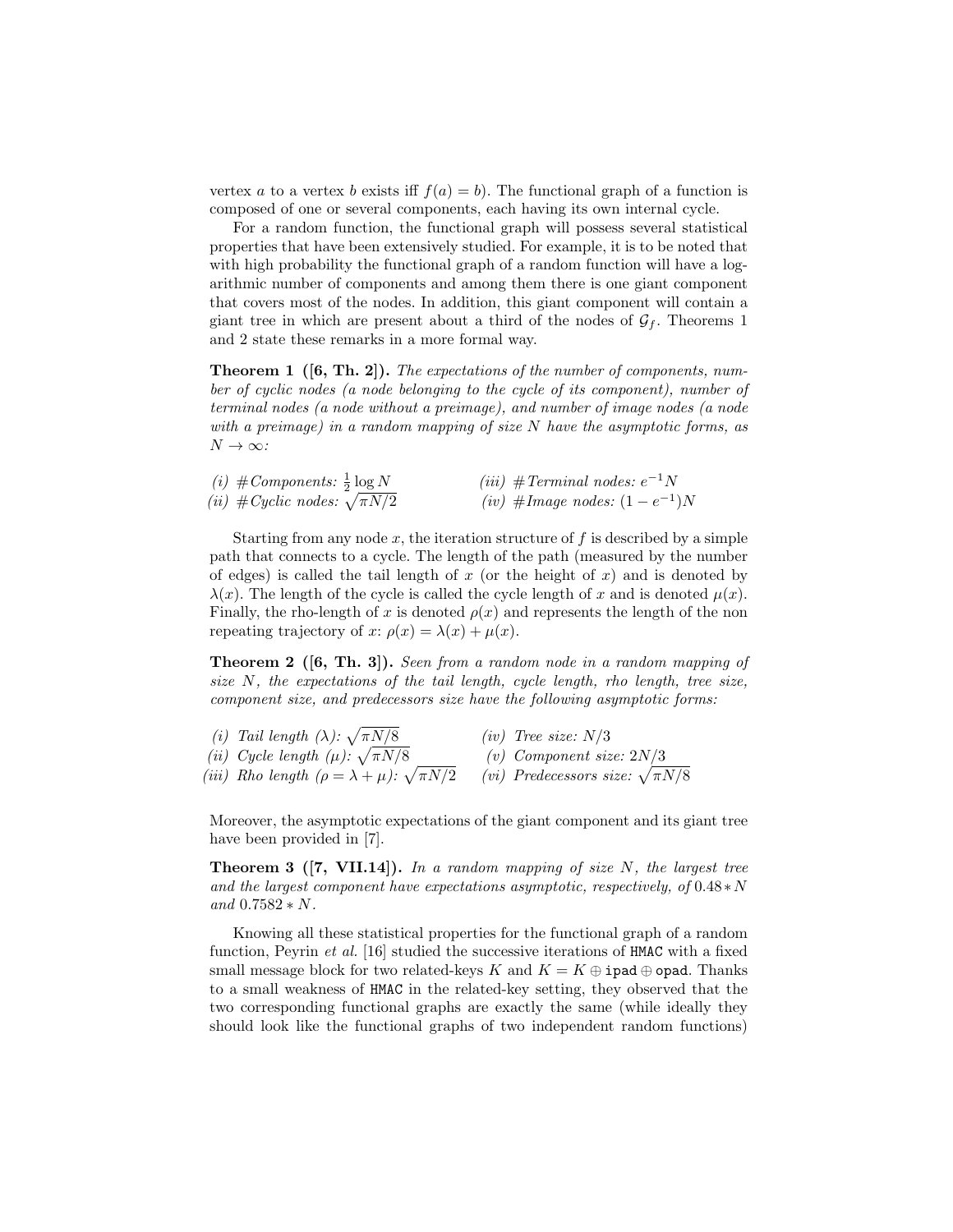and this can be detected on the output of HMAC by measuring the cycle lengths. They used this property to derive generic distinguishing-R, distinguishing-H and existential forgery attacks in the related-key setting.

Later, Leurent *et al.* [14] extended the scope of cycle detection by providing a single-key utilization of this technique. Namely, they show how to craft two special long messages (mainly composed of identical message blocks), both following two separate cycle loops in the functional graph of the internal compression function. This trick allows the two messages to collide after the last processed message block, but also to have the same length (and thus the processing of the final padding block would not reintroduce differences). Such a collision can therefore be detected on the output of HMAC, and they use this special information leakage (information is leaked on the unknown internal compression function used) to derive a generic distinguishing-H attack in the single-key setting. They also provide another attack that can trade extra complexity cost for smaller message size, and in which the property scrutinized is the probability distribution of the collisions in the functional graph.

From a high-level perspective, these two previous works mainly considered as distinguishing properties the cycle nodes or the collisions distribution in a functional graph. In this article, we consider a functional graph property which seems not trivial to exploit: the height  $\lambda$  of a tail node, i.e. the distance of a node from the cycle of its component. While not trivial and likely to be costly, the potential outcome of analyzing such a property is that if one can extract this information leakage from the HMAC output, he would get direct information on a particular node of the computation. The attack can therefore be much sharper (the size of the cycle is not a powerful property as it represents a footprint equivalent for all the nodes of the component, while the height of a node is much more discriminating), and that is the reason why it eventually allows us to derive a generic universal forgery attack in the classical single-key setting.

## 4 General description of the universal forgery attack

Let  $M_t = m_1 || m_2 || \dots || m_s$  be the target message to forge given by the challenger to the adversary (we start the counting from  $m_1$  since the first message block  $m_0$  to be processed by the inner hash function call is  $m_0 = K \oplus \text{ipad}$ . In order to forge the tag value corresponding to this message, we will construct a different message  $M'_t$  which will collide with  $M_t$  in the inner hash function of **HMAC**, namely  $H_{K_{in}}(M_t) = H_{K_{in}}(M_t)$ , and this directly leads to colliding tags on the output of the HMAC:  $T = H_{K_{out}}(H_{K_{in}}(M'_t)) = H_{K_{out}}(H_{K_{in}}(M_t))$ . Then, by simply querying the HMAC value  $T$  of  $M'_t$ , we eventually forge a valid tag corresponding to  $M_t$  by outputting T.

Constructing such a message  $M_t'$  is in fact equivalent to finding a second preimage of  $M_t$  on the keyed hash function  $H_{K_{in}}$ . While second preimage attacks have been published on public iterative hash functions [11], unfortunately they cannot be applied to a keyed hash function as they depend on the knowledge of the intermediate hash values when processing  $M_t$ . However, in our situation the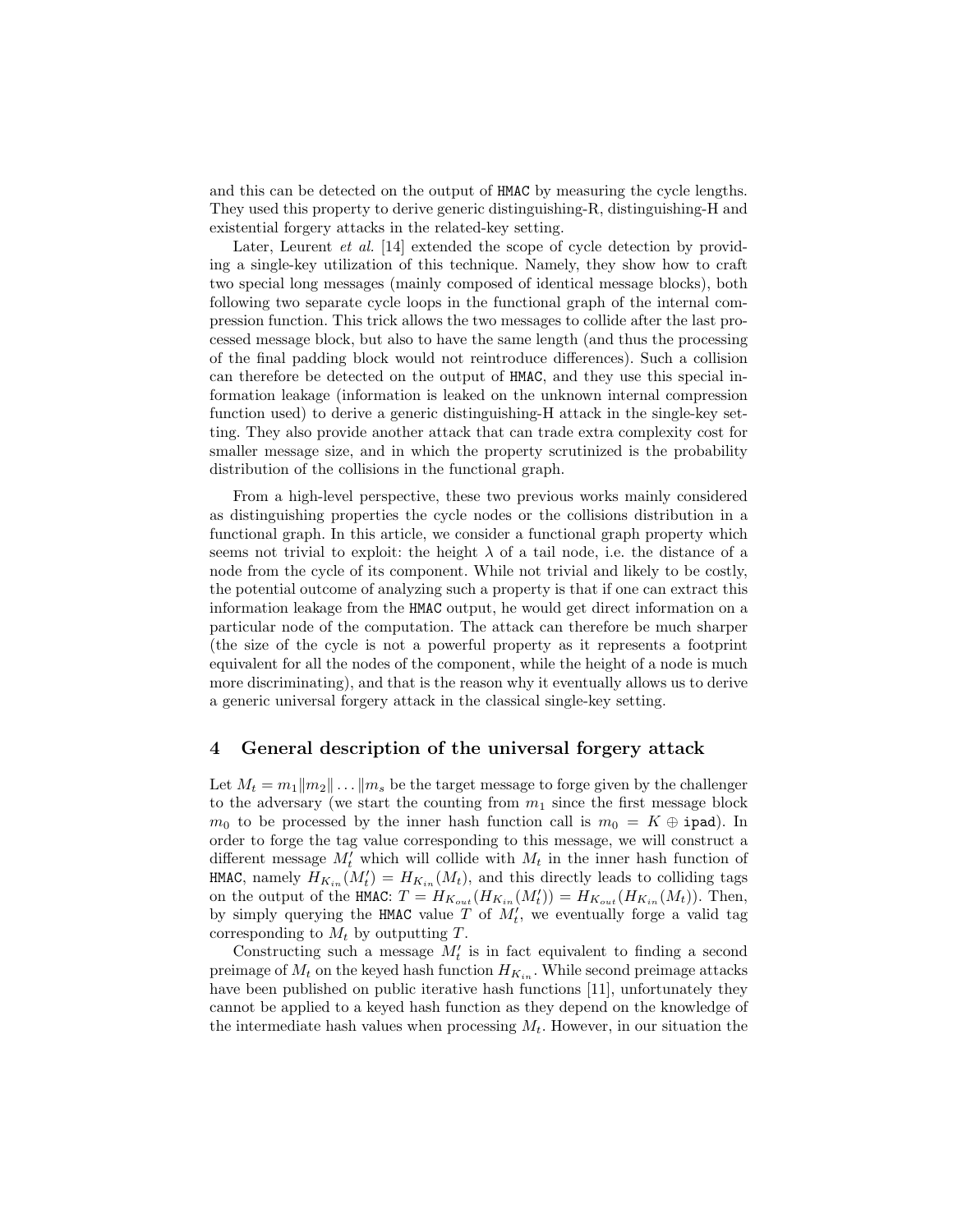intermediate hash values for  $H_{K_{in}}(M_t)$  are hidden since only the tag is given as output and since  $K_{in}$  is unknown to the adversary, and so he will not be able to guess them. We will overcome this issue by proposing a novel approach to recover some intermediate hash value  $x_i$  from the computation of  $H_{K_{in}}(M_t)$ . We stress that this is different from and much harder than previous so-called internal state recovery in [14], which recovers some internal state of a message completely chosen by the adversary himself. Note that once  $x_i$  is recovered, we get to know all the next intermediate hash values by simply computing  $x_{i+1} = f(x_i, m_i), \ldots,$  $x_{s+1} = f(x_s, m_s)$  since H is an iterative hash function. Once these intermediate hash values are known, we can apply the previous second preimage attacks [11] in order to find  $M'_t$ .

In order to recover one value from the set of the intermediate chaining values  $X = \{x_1, x_2, \ldots, x_{s+1}\}\$  of  $H_{K_{in}}(M)$ , we choose offline  $2^l/s$  values  $Y =$  ${y_1, y_2, \ldots, y_{2^l/s}}$ , and one can see that with a good probability one element  $y_j$ of Y will collide with an element in X. We need to filter out this  $y_j$  value and this seems not easy since there is no previously published suitable property on the intermediate hash values of HMAC that the adversary can detect on the output.

One may consider using internal collisions, which are detectable by searching for colliding tags due to the length extension property: finding a message pair  $(m, m')$  for  $x_i$  such that  $f(x_i, m) = f(x_i, m')$  by querying HMAC online and then using this pair to determine if  $y_j = x_i$  holds by checking offline if  $f(y_j, m) =$  $f(y_j, m')$  holds. However, note that with this naive method only a single  $x_i$  can be tested at a time (since other  $x_{i'}$  with  $i' \neq i$  are very likely not to collide with the message pair  $(m, m')$  and we will therefore have to repeat this procedure for each value of  $X$  independently. Thus, this attack fails as we would end up testing  $2^l$  pairs and reaching a too high complexity.

Overall, it is essential to find a new property on the intermediate hash values of HMAC such that it can be detected by the adversary and such that it can be exploited to match a value of Y to all the values in X simultaneously. In our attack, we will use a novel property, yet unexploited: the height  $\lambda(x_i)$  of each  $x_i$  of X in the functional graph of  $f_V$ , where  $f_V$  stands for the compression function with the message block fixed to a value  $V$ ;  $f_V(\cdot) = f(\cdot, V)$ . In the rest of this article, without loss of generality, we will let  $V$  be the message block only composed of zero bits and we denote  $f_{[0]}(\cdot) = f(\cdot, [0])$  the corresponding compression function.

### 4.1 The height property of a node in a functional graph

In the functional graph of a random mapping on a finite set of size  $N$ , it is easy to see that each node  $x$  has a unique path connecting it with a cycle node, and we denoted the length of this path the **height**  $\lambda(x)$  of x (or **tail length**). Obviously, for cycle nodes, we have  $\lambda = 0$ . The set of all nodes with the same height  $\lambda$  is usually called the  $\lambda$ -th stratum of the functional graph and we denote it as  $S_{\lambda}$ . Researchers have carried out extensive studies on the distribution of  $S_{\lambda}$  as  $N \to \infty$ . In particular, Harris proved that the mean value of  $S_0$  is  $\sqrt{\pi N/2}$  [10],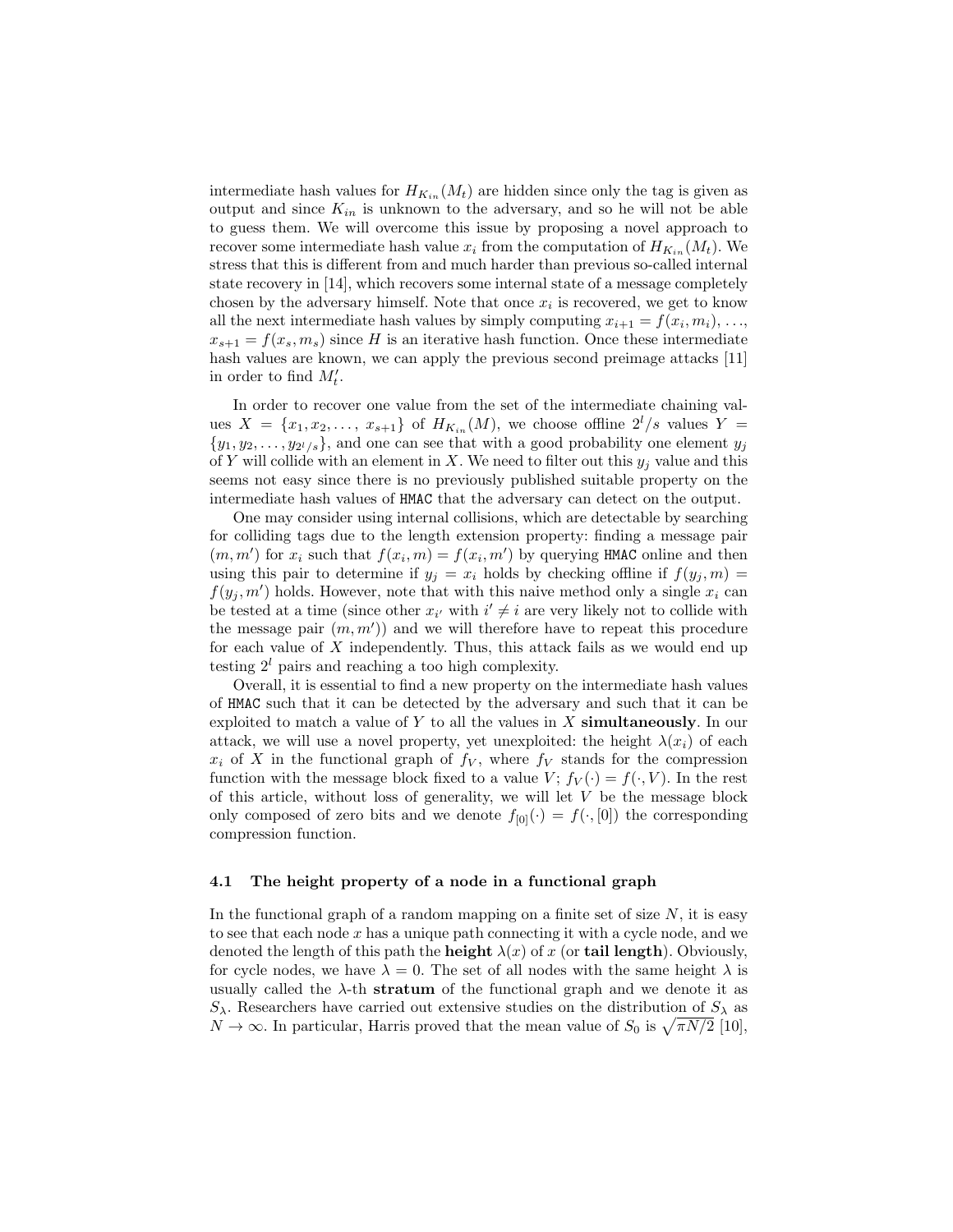which is consistent with Theorem 1 as the number of the cycle nodes. After that, Mutafchiev [15] proved the following theorem as an extension of Harris's result.

**Theorem 4 ([15, Lemma 2]).** If  $N \to \infty$  and  $\lambda = o($ √ N), the mean value of the  $\lambda$ -th stratum  $S_{\lambda}$  is  $\sqrt{\pi N/2}$ .

Note that Mutafchiev's result is no longer true for  $\lambda = O($ √  $(N)$  and, for interested readers, we refer to [18] for the limit distribution of  $S_\lambda$  with  $\lambda = O(\sqrt{N})$ .

Interestingly, if the largest component is removed from the functional graph, then the remaining components also form a functional graph of a random mapping on a finite set of size  $(1 - 0.7582) * N = 0.2418 * N$  (since Theorem 3 tells us that the largest component has an expected number of nodes of  $0.7582*N$ . Thus we get the following corollary.

**Corollary 1.** If  $N \to \infty$  and  $\lambda = o($ √  $(N)$ , the mean value of the  $\lambda$ -th stratum Corollary 1. If  $N \to \infty$  and  $\lambda = o(\sqrt{N})$ , the mean value of the  $\lambda$ -tion  $S_{\lambda}$  in the largest component is  $0.64\sqrt{N} = \sqrt{\pi N/2} - \sqrt{\pi N * 0.2418/2}$ .

Now we move back to discuss about the height distribution in the functional graph  $\mathcal{G}_{f_{[0]}}$  of  $f_{[0]}$ . From Corollary 1, we can deduce that if  $l \to \infty$  and  $\lambda = o(2^{l/2})$ , the mean value of  $S_{\lambda}$  in the largest component of  $f_{[0]}$  is  $0.64 * 2^{l/2}$ . In order to illustrate the notion of  $\lambda = o(2^{l/2})$  more clearly, we rewrite the corollary into the following equivalent one.

**Corollary 2.** Let  $\delta(l)$  be any function such that  $\delta(l) \rightarrow \infty$  as  $l \rightarrow \infty$ . There exists a positive value  $l_0$  such that for any  $l > l_0$ , the mean value of  $\lambda$ -th stratum  $S_{\lambda}$  with  $0 \leq \lambda \leq 2^{l/2}/\delta(l)$  in the largest component is  $0.64 * 2^{l/2}$ .

Next, we will utilize Corollary 2 to prove the lower bound on the number of distinct height values of the intermediate chaining values in  $X$ , which we will use in order to evaluate the attack complexity. Denote the set of all the nodes with a height  $\lambda \in [0, 2^{l/2}/\delta(l)]$  as N', which covers in total  $0.64 * 2^{l}/\delta(l)$  nodes. Thus, a random node belongs to N' with a probability 0.64/ $\delta(l)$ . Moreover, from Corollary 2, for a random node in  $N'$ , its height is uniformly distributed in [0,  $2^{l/2}/\delta(l)$ ]. From these properties of N', we get that  $0.64 * s/\delta(l)$  elements in X belong to  $N'$ . Moreover, there is no collision on the height among these elements with an overwhelming probability if  $s \ll 2^{l/4}$  holds. Note that in our forgery attack, we will set s to be at most  $2^{l/6}$  (see Section 5.1 for the details). Overall, the lower bound on the number of distinct height values in X is  $0.64 * s/\delta(l)$ . It is important and interesting to note that from Corollary 2, if l becomes very large,  $\delta(l)$  will become negligible compared to exponential-order computations  $2^{\Omega(l)}$ , e.g.,  $\delta(l) = \log(l)$ .

On the other hand, we performed experiments to evaluate the expected number of the distinct height values in  $X$ . More precisely, we used  $SHA-256$  compression function for small values of l. We prepend  $0^{256-l}$  to a l-bit value x, then compute y=SHA-256 ( $0^{256-l}$ ||x), and finally output the *l* LSBs of y. With  $l \leq 30$ , we generated random pairs and checked if their heights collide or not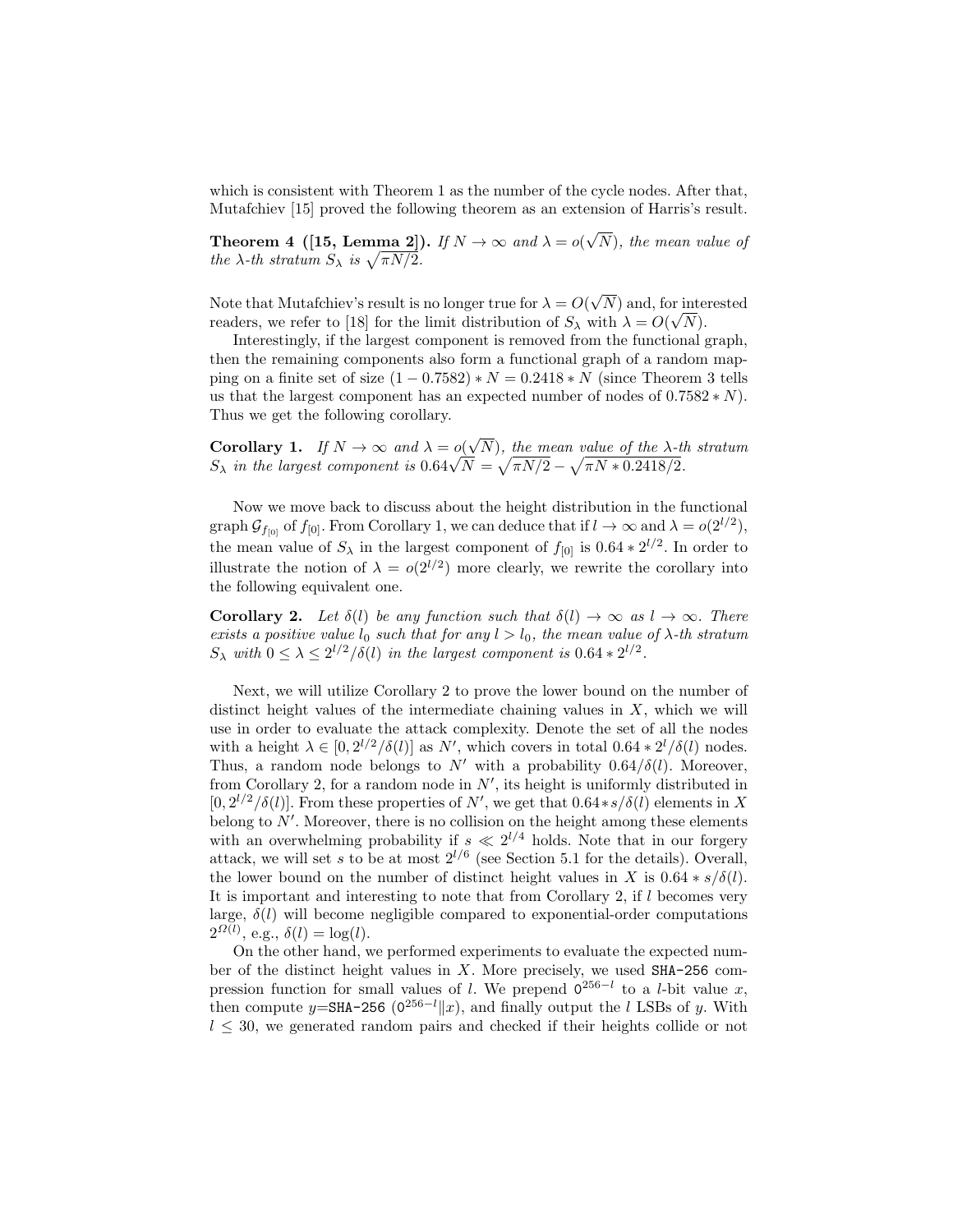in the functional graph of l-bit truncated SHA-256 compression function. The experimental results show that a pair of random values has a colliding height with a probability of around  $2^{-l/2}$ . Moreover, it is matched with a rough probability estimation as follows. Let  $x$  and  $x'$  be two randomly chosen  $l$ -bit values. Suppose  $x$  and  $x'$  have the same height, then it implies that after  $i$  iterations of  $f_{[0]}$  (denoted as  $f_{[0]}^i$ ), either one of the following two cases occurs. One is  $f_{[0]}^i(x) = f_{[0]}^i(x')$ , which has a probability of roughly  $2^{-l}$  for each i conditioned on  $f_{[0]}^{i-1}(x) \neq f_{[0]}^{i-1}(x')$ . The other one is that  $f_{[0]}^i(x) \neq f_{[0]}^i(x')$  and both  $f_{[0]}^i(x)$ and  $f_{[0]}^i(x')$  enter the component cycle simultaneously, which has a probability of roughly  $(\sqrt{\pi/2} * 2^{-l/2})^2 = \pi/2 * 2^{-l}$  for each i, since the number of cycle nodes is  $\sqrt{\pi/2}$ \*2<sup>*l*/2</sup>. Note that Theorem 2 proved the expected tail length is  $\sqrt{\pi/8}$ \*2<sup>*l*/2</sup>. Thus, if neither of the two cases occurs up to  $\sqrt{\pi/8} * 2^{l/2}$  iterations, we get that  $f^{i}(x)$  and  $f^{i'}(x')$  enter the component cycle with different i and i', namely x and  $x'$  have different heights. So the total probability of randomly chosen x and  $x'$ having the same height is at most  $2^{-l} * \sqrt{\pi/8} * 2^{l/2} + \pi/2 * 2^{-l} * \sqrt{\pi/8} * 2^{l/2} \approx 2^{-l/2}$ . Overall, we make a natural, conservative and confident conjecture as follows (note that s is at most  $2^{l/6}$  in our attacks. See Section 5.1 for the details).

Conjecture 1. With  $s \leq 2^{l/6}$ , there is only a negligible probability that a collision exists among the heights of  $s$  random values in a functional graph of a  $l$ -bit random mapping.

In the rest of the paper, we will describe our attacks based on the Conjecture 1, namely the heights of the intermediate hash values in  $X$  are distinct. However, if only taking in account the proven lower bound  $0.64 * s/\delta(l)$  of the number of the distinct heights in  $X$ , the number of offline nodes should be increased by  $\delta(l)/0.64$  times, and the attack complexity is increased by a factor of  $O(\delta(l))$ . Note that  $O(\delta(l))$  is negligible compared to  $2^{O(l)}$ , and thus it has very limited influence to the complexity for large l.

### 4.2 Deducing online the height of a few intermediate hash values

We now explain how to deduce the height  $\lambda(x_i)$  of a node  $x_i$  in the functional graph  $\mathcal{G}_{f_{[0]}}$  of  $f_{[0]}$ . We start by finding the cycle length of the largest component of  $\mathcal{G}_{f_{[0]}}$ , and we denote it by L. This can be done offline with a complexity of  $O(2^{l/2})$  computations, as explained in [16]. Then, we ask for the MAC computation of two messages  $M_1$  and  $M_2$ :

$$
M_1 = m_1 ||m_2|| \dots ||m_{i-1}|| [0]^{2^{l/2} + L} ||[1]|| [0]^{2^{l/2}}
$$
  

$$
M_2 = m_1 ||m_2|| \dots ||m_{i-1}|| [0]^{2^{l/2}} ||[1]|| [0]^{2^{l/2} + L}
$$

where  $[0]^j$  represents j consecutive zero-bit message blocks, and we check if the two tags collide. It is important to note that if the intermediate hash value  $x_i$  is located in the largest component of  $\mathcal{G}_{f_{[0]}}$  and has a height  $\lambda(x_i)$  no larger than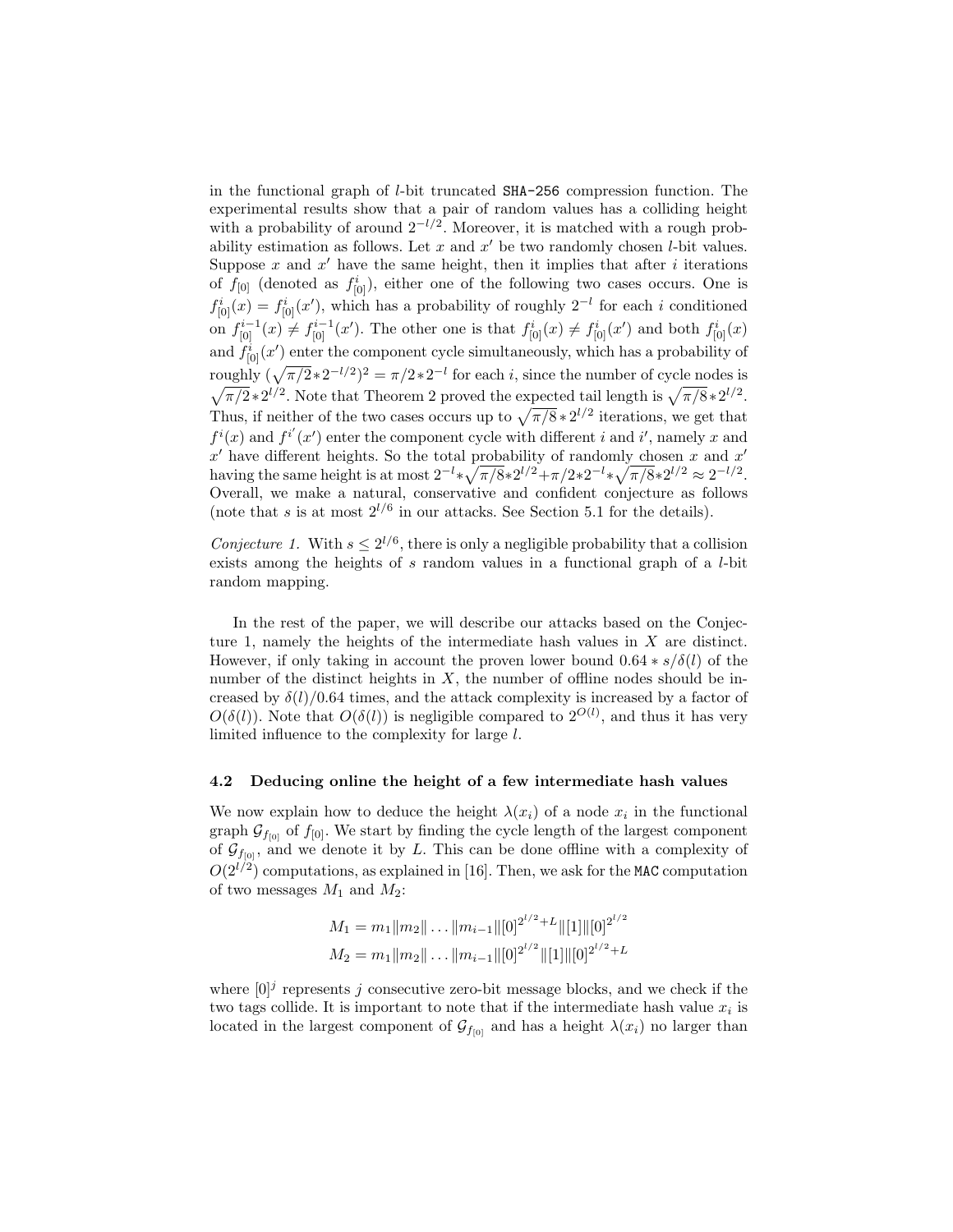$2^{l/2}$ , then the intermediate hash value after processing  $m_1||m_2|| \dots ||m_{i-1}||[0]^{2^{l/2}}$ is in the cycle of the largest component. Also, the intermediate hash values after processing  $m_1\|m_2\|\ldots\|m_{i-1}\|[0]^{2^{l/2}}\|[1]$  and  $m_1\|m_2\|\ldots\|m_{i-1}\|[0]^{2^{l/2}+L}\|[1]$  will be equal (and we denote it by  $x$ ) since in the latter we just make an extra cycle walk before processing the message block [1]. Under a similar reasoning, if  $x$  is also in the largest component<sup>1</sup> and has a height  $\lambda(x)$  no larger than  $2^{l/2}$ , we get that the intermediate hash values after processing  $m_1||m_2|| \dots ||m_{i-1}||[0]^{2^{l/2}+L}||$  $[1] \|[0]^{2^{l/2}}$  and  $m_1 \|m_2 \| \dots \|m_{i-1} \| [0]^{2^{l/2}} \| [1] \| [0]^{2^{l/2}+L}$  are equal. Moreover, since  $M_1$  and  $M_2$  have the same block length, we get a collision on the inner hash function, which directly extends to a collision on the output tag. From the functional graph properties of a random function given in Sections 3 and 4.1, a randomly chosen node will be located in the largest component of  $\mathcal{G}_{f_{[0]}}$  with a probability of about 0.7582 and will have a height no larger than  $2^{l/2}$  with a probability roughly 0.5. Thus,  $M_1$  and  $M_2$  will collide with a probability  $(0.7582 * 0.5)^2 = 0.14$ .

In order to recover the height  $\lambda(x_i)$  of one node  $x_i$  in the functional graph  $\mathcal{G}_{f_{[0]}}$ of  $f_{[0]}$ , we will test  $log(l)$  message pairs obtained from  $(M_1, M_2)$  by changing the block [1] to other values. If (at least) one of these pairs collides, we can deduce that with overwhelming probability<sup>2</sup>  $x_i$  is in the largest component, and has a height  $\lambda(x_i)$  of at most  $2^{l/2}$ . Otherwise, we give up on recovering the height  $\lambda(x_i)$  of  $x_i$ , and move to find the height  $\lambda(x_{i+1})$  of the next intermediate hash value  $x_{i+1}$ .

In the former situation, we can start to search for the exact node height  $\lambda(x_i)$  of  $x_i$  in  $\mathcal{G}_{f_{[0]}}$ , and we will accomplish this task thanks to a **binary search**. Namely, we first check whether the intermediate hash value after processing  $m_1||m_2|| \dots ||m_{i-1}||[0]^{2^{l/2-1}}$  is in the cycle or not (note that we now have  $2^{l/2-1}$ [0] blocks in the middle, instead of  $2^{l/2}$  originally), and this can be done by asking for the  $\texttt{MAC}$  computation of two messages  $M_1^*$  and  $M_2^*$ 

$$
M_1^* = m_1 ||m_2|| \dots ||m_{i-1}|| [0]^{2^{l/2-1}} ||[1]|| [0]^{2^{l/2}+L}
$$
  

$$
M_2^* = m_1 ||m_2|| \dots ||m_{i-1}|| [0]^{2^{l/2-1}+L} ||[1]|| [0]^{2^{l/2}}
$$

and by checking if their respective tags collide. After testing  $log(l)$  such pairs obtained from  $(M_1^*, M_2^*)$  by modifying the block [1] to other values, if (at least) one pair collides, we can deduce that with overwhelming probability the intermediate hash value after processing  $m_1||m_2|| \dots ||m_{i-1}||[0]^{2^{l/2-1}}$  is in the cycle, and the height  $\lambda(x_i)$  of  $x_i$  is no larger than  $2^{l/2-1}$ . Otherwise, we deduce that  $\lambda(x_i)$  lies between  $2^{l/2-1}$  and  $2^{l/2}$ . Thus, the amount of possible height values

 $1$  Since we processed a message block [1], different from [0], the last computation will not follow the functional graph  $\mathcal{G}_{f_{[0]}}$  and we will be mapped to a random point in  $\mathcal{G}_{f_{[0]}}.$ 

<sup>&</sup>lt;sup>2</sup> Since the probability that  $x_i$  is in the largest component and has a height  $\lambda(x_i) \leq 2^{l/2}$ is constant, choosing  $log(l)$  messages will ensure that the success probability of this step is very close to one, see [14].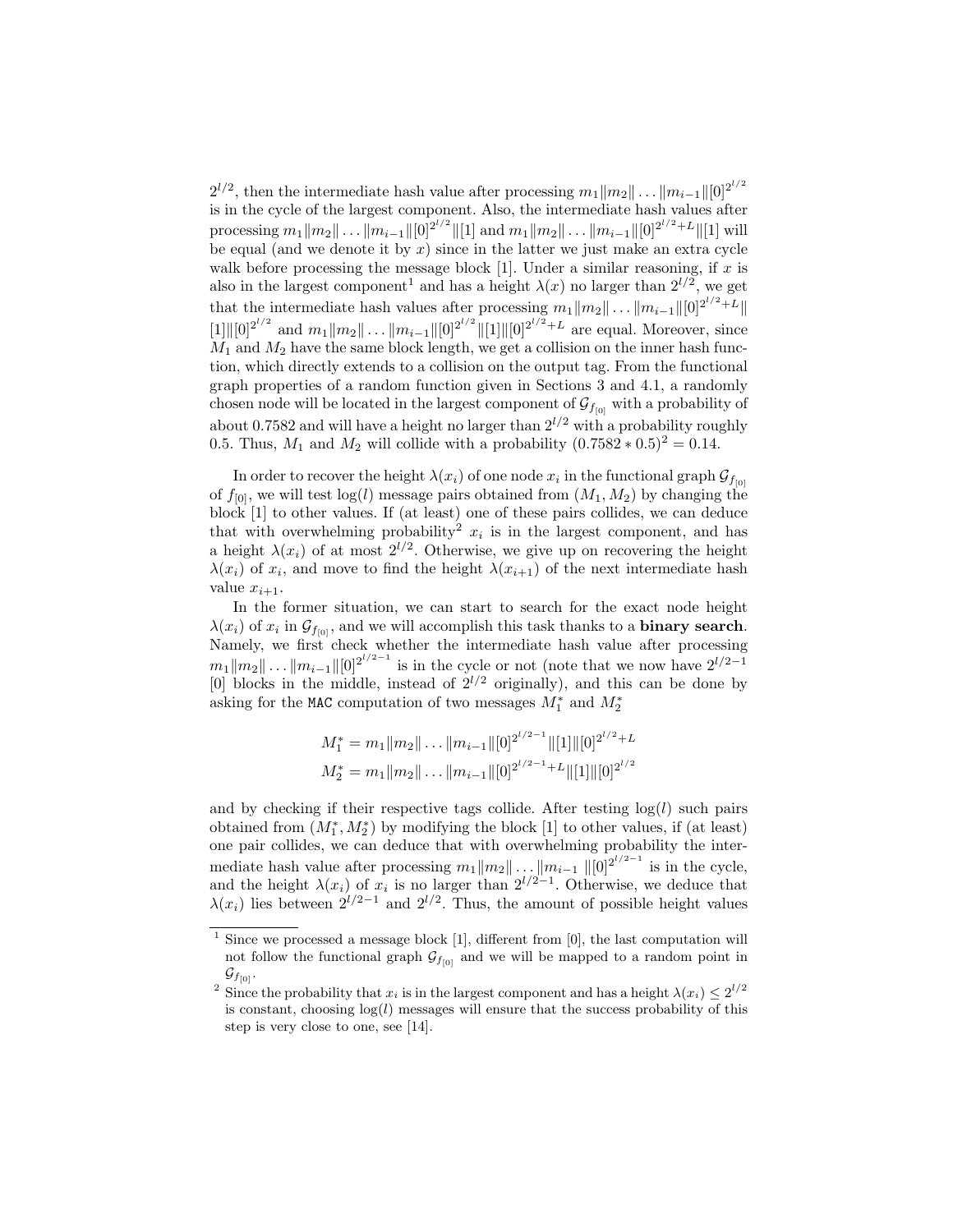for  $x_i$  are reduced by one half. We continue iterating this binary search procedure  $\log_2(2^{l/2}) = l/2$  times, and we will eventually obtain the exact height value  $\lambda(x_i)$  of  $x_i$ . By applying such a height recovery procedure, we get to know the height value for  $0.38 * s$  values in X on average (one intermediate hash value  $x_i$ ) has probability 0.7582 to be located in the biggest component, and probability about  $1/2$  to have a height not greater than  $2^{l/2}$ ).

### 4.3 Deducing offline the height of many chosen values

Before we start to retrieve a value  $x_i$  of X, we need to handle the set Y offline. When we choose values to build the set  $Y = \{y_1, y_2, \ldots, y_{2^l/s}\}\,$ , we also have to compute their respective height in the functional graph of  $f_{[0]}$ . One may consider to use a trivial and random sampling, i.e. choosing random nodes first and then computing their height. Note that such a procedure is very expensive, since computing height for a random value requires around  $2^{l/2}$  computations on average, which renders the total complexity of building Y beyond  $2^l$ . We propose instead to use an offline sampling procedure as follows.

We first initialize  $Y$  as an empty set and we start by choosing a new and random value  $y_1$ , namely  $y_1 \notin Y$ . Then, we apply  $f_{[0]}$  to update it successively;  $y_{i+1} = f(y_i, [0])$ , and memorize all the  $y_i$ 's in the computation chain. The iteration terminates if  $y_{i+1}$  collides with a previous stored value  $y \in Y$  whose height is already known (we denote it as  $\lambda$ ), or if it collides with a previous node  $y_j$  $(1 \leq j \leq i)$  in the current chain, namely a new cycle is generated. In the former case, we naturally compute the height of nodes  $y_p$   $(1 \leq p \leq i)$  in the chain as  $\lambda + i + 1 - p$ , and store all of them in Y. For the latter case, we set the height of all the nodes from  $y_i$  to  $y_i$  as 0 (since they belong to the cycle of their own component), and we then compute the height of tail nodes  $y_p$  ( $0 \leq p \leq j$ ) as  $j - p$  and store all of them in Y.

Using this procedure, we can select  $2^{l}/s$  values and obtain their height with a complexity of only  $2^l/s$  computations. Moreover, from the functional graph properties of a random function given in Sections 3 and 4.1, we know that on average 38% values in Y are located in the largest components and have a height no larger than  $2^{l/2}$ .

Note that  $Y$  is not a set of random values. We do not know the distribution of height values of the elements in  $Y$ , which essentially makes Conjecture 1 be necessary for our attack. The detailed discussion follows in next section.

#### 4.4 Exploiting the height information leakage

At this point, the attacker built the sets  $X$  and  $Y$  and knows the height of almost all their elements (for X, only the heights of  $0.38 * s$  elements are known). The next step is to recover one value in  $X$  (which are still unknown to the attacker) by matching between the elements in set  $X$  and the elements in set  $Y$ . However, for each  $x_i$  in X, we do not have to try to match every value in Y. Indeed, we just need to pay attention to a smaller subset of  $Y$  in which the elements have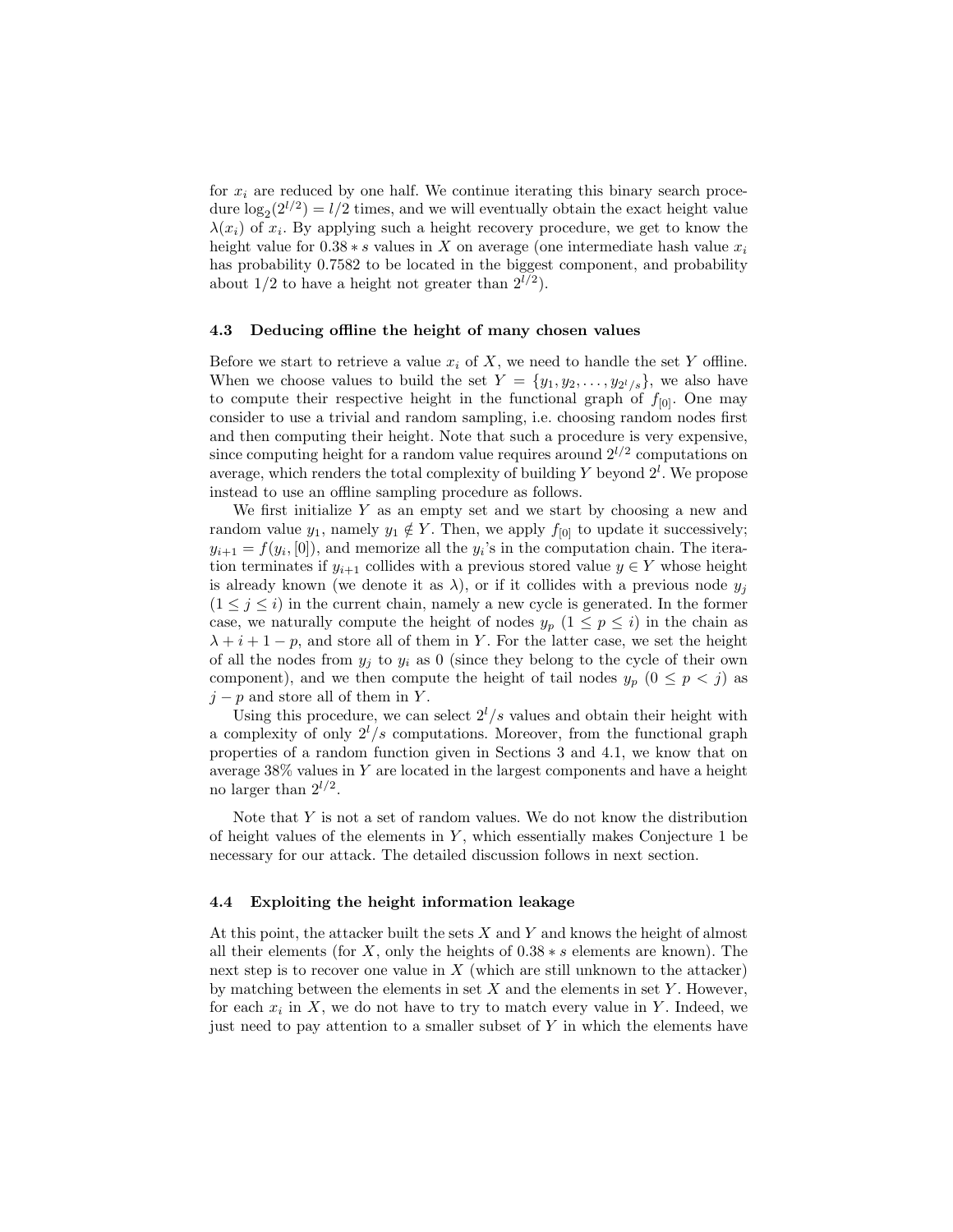the same height value as  $x_i$ . Moreover, since the elements in the set X have distinct heights (see details in Section 4.1), these subsets of Y are all disjoint. Thus in total we need to match at most  $2^{l}/s$  pairs, namely the size of Y. This point is precisely where the adversary will get a complexity advantage during his attack.

#### 4.5 Attack summary

Finally, let us wrap everything up and describe the universal forgery attack from the very beginning. The adversary is given a target message  $M_t = m_1 || m_2 || \dots || m_s$ by the challenger, for which he has to forge a valid tag. He splits  $M_t$  into two parts  $M_{t_1}$  || $M_{t_2}$ :

 $M_{t_1} = m_1 || m_2 || \dots || m_{s_1}$  will be used for the intermediate hash value recovery,  $M_{t_2} = m_{s_1+1} \|m_{s_1+2}\| \ldots \|m_s$  will be used in the second preimage attack.

During the online phase, the adversary applies the height recovery procedure from Section 4.2 for each  $x_i$   $(1 \le i \le s_1+1)$ , and stores them in X. Moreover, he produces a filter  $(m, m')$  for each  $x_i$  such that  $f(x_i, m) = f(x_i, m')$  holds. During the offline phase, the adversary chooses  $2^{l}/s_1$  values following the sampling procedure from Section 4.3 and stores them in Y .

Then, he recovers the value of one of the  $x_i$ 's by matching the sets X and Y: for each  $x_i$ , he checks if  $f(y, m) = f(y, m')$  holds or not for all y's that have the same height as  $x_i$  in Y. If a collision is found, then y is equal to  $x_i$  with a good probability. Once one  $x_i$   $(1 \leq i \leq s_1+1)$  is recovered, the adversary gets to know the value of  $x_{s_1+1}$  by computing the iteration  $x_{i+1} = f(x_i, m_{i+1}), \ldots, x_{s_1+1} =$  $f(x_{s_1}, m_{s_1})$ , which induces that the latter half of the inner hash function when processing  $M_t$  is equivalent to a public hash function by regarding  $x_{s_1+1}$  as the public  $IV$ . Thus, the adversary is able to apply previous second preimage attacks on public hash functions [11] to find a second preimage  $M'_{t_2}$  for  $M_{t_2}$ . In the end, the adversary queries  $M_{t_1}||M'_{t_2}$  to the MAC oracle and receives a tag value T. This tag T is also a valid tag for the challenge  $M_t$  and the universal forgery attack succeeds.

# 5 Full procedure of the universal forgery attack

In this section, we provide the entire procedure of this complex attack and we first recall the notations used. Let  $M_t = m_1 || m_2 || \dots || m_s$  be the challenge message (we start the counting from  $m_1$ , since  $m_0 = K \oplus \text{ipad during the first compression}$ function call of the inner hash call of HMAC) and we denote by  $x_1, x_2, \ldots, x_{s+1}$  the successive intermediate hash values of  $H_{K_{in}}(M_t)$  when processing  $M_t$ . During the attack,  $M_t$  is divided into  $M_{t_1} || M_{t_2}$ , where  $M_{t_1}$  is  $m_1 || m_2 || \dots || m_{s_1}$  and  $M_{t_2}$ is  $m_{s_1+1}||m_{s_1+2}||...||m_s$ . As an example, we will use the functional graph  $\mathcal{G}_{f_{[0]}}$ of the hash compression function  $f$  when iterated with a fixed message block  $[0]$ and we denote by L the cycle length of the largest component of  $\mathcal{G}_{f_{[0]}}$ .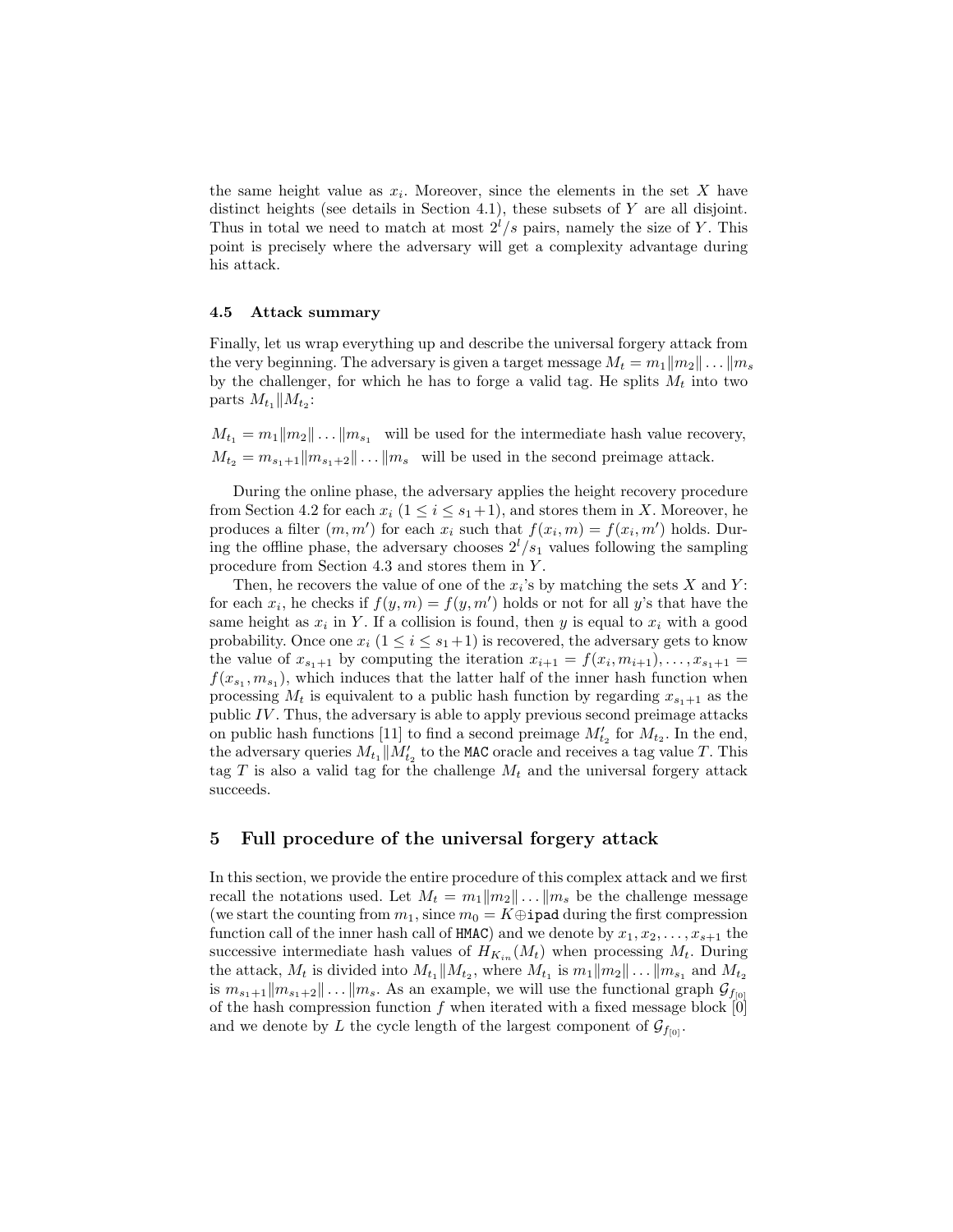**Phase 1 (online).** Recover the height of  $x_1, x_2, \ldots$ , and  $x_{s_1+1}$  in  $\mathcal{G}_{f_{[0]}}$  and store them in a set  $X$ . The procedure is detailed as below.

- 1. Initialize an index counter c as 1, and the set  $X$  as empty.
- 2. Query to the MAC oracle and receive the corresponding tag pairs of  $log(l)$  distinct message pairs  $m_1 \| \ldots \| m_{c-1} \| [0]^{2^{l/2}+L} \| [i] \| [0]^{2^{l/2}}$  and  $m_1 \| \ldots \| m_{c-1} \|$  $[0]^{2^{l/2}} \|[i]\|[0]^{2^{l/2}+L}$ , where  $[i] \neq [0]$  and  $[i]$ s are distinct among pairs.
- 3. If there is no tag pair that collides, increment the index counter  $c \leftarrow c + 1$ and if  $c \leq s_1 + 1$  then go to step 2, otherwise terminate this phase. If there is (at least) one tag pair that collides, then just execute the following steps.
	- (a) Set two integer variables  $z_1 = 0$  and  $z_2 = 2^{l/2}$ .
	- (b) Set  $z = (z_1 + z_2)/2$ . Query to the MAC oracle and receive the corresponding tag pairs of log(l) distinct message pairs  $m_1|| \dots || m_{c-1}||$  $[0]^{2^z+L}$ ||[i]|| $[0]^{2^{l/2}}$  and  $m_1|| \dots || m_{c-1}|| [0]^{2^z}$ ||[i]|| $[0]^{2^{l/2}+L}$ , where  $[i] \neq [0]$ and [i]s are distinct among pairs.
	- (c) If (at least) one tag pair collides, set  $z_2 = z$ . Otherwise, set  $z_1 = z$ .
	- (d) If  $z_2 \neq z_1 + 1$  holds, go to step 3-b. Otherwise, set the height of  $x_c$  as  $\lambda(x_c) = z_2$ , store  $z_2$  in position c in X and increment the index counter  $c \leftarrow c+1$ . If  $c \leq s_1+1$  then go to step 2, otherwise terminate this phase.

**Phase 2 (online).** Generate a pair of one-block messages  $(m, m')$  for each  $x_i \in X$ , which is used as a filter in Phase 4. The procedure is detailed as below.

- 1. For all  $x_i \in X$  do the following steps.
	- (a) Select  $2^{l/2}$  distinct one-block messages, append them to  $m_1\|\ldots\|m_{i-1}$ , and send these newly formatted messages to the MAC oracle. Find the pairs  $m_1\|\ldots\|m_{i-1}\|m$  and  $m_1\|\ldots\|m_{i-1}\|m'$  that collides on the output of the MAC.
	- (b) For all the found pairs  $(m, m')$ , choose another random one-block message m'', and query  $m_1|| \dots ||m_{i-1}||m||m''$  and  $m_1|| \dots ||m_{i-1}||m'||m''$  to the MAC oracle in order to check if their corresponding tags collide again or not. If none collide, go to step 1-a. Otherwise, store a colliding pair  $(m, m')$  as the filter for  $x_i$  in X and go to the next  $x_i$  in step 1.

**Phase 3 (offline).** Choose  $2^l/s_1$  values with their height in  $\mathcal{G}_{f_{[0]}}$ , and store them in a set Y (sorted according to the height values). The procedure is detailed as below.

- 1. Initialize a counter  $c$  as 0 and the set  $Y$  as empty.
- 2. Choose a new random value  $y_1$  such that  $y_1 \notin Y$ , and set the chain counter cc to 1.
- 3. Compute  $y_{cc+1} = f_{[0]}(y_{cc})$
- 4. Check if  $y_{cc+1}$  matches a value y stored in Y. If it does, then set the height  $\lambda(y_i)$  of  $y_i$  (with  $1 \leq i \leq c$ ) as  $\lambda(y) + cc + 1 - i$  and store the  $(y_i, \lambda(y_i))$ pairs (with  $1 \leq i \leq cc$ ) in Y.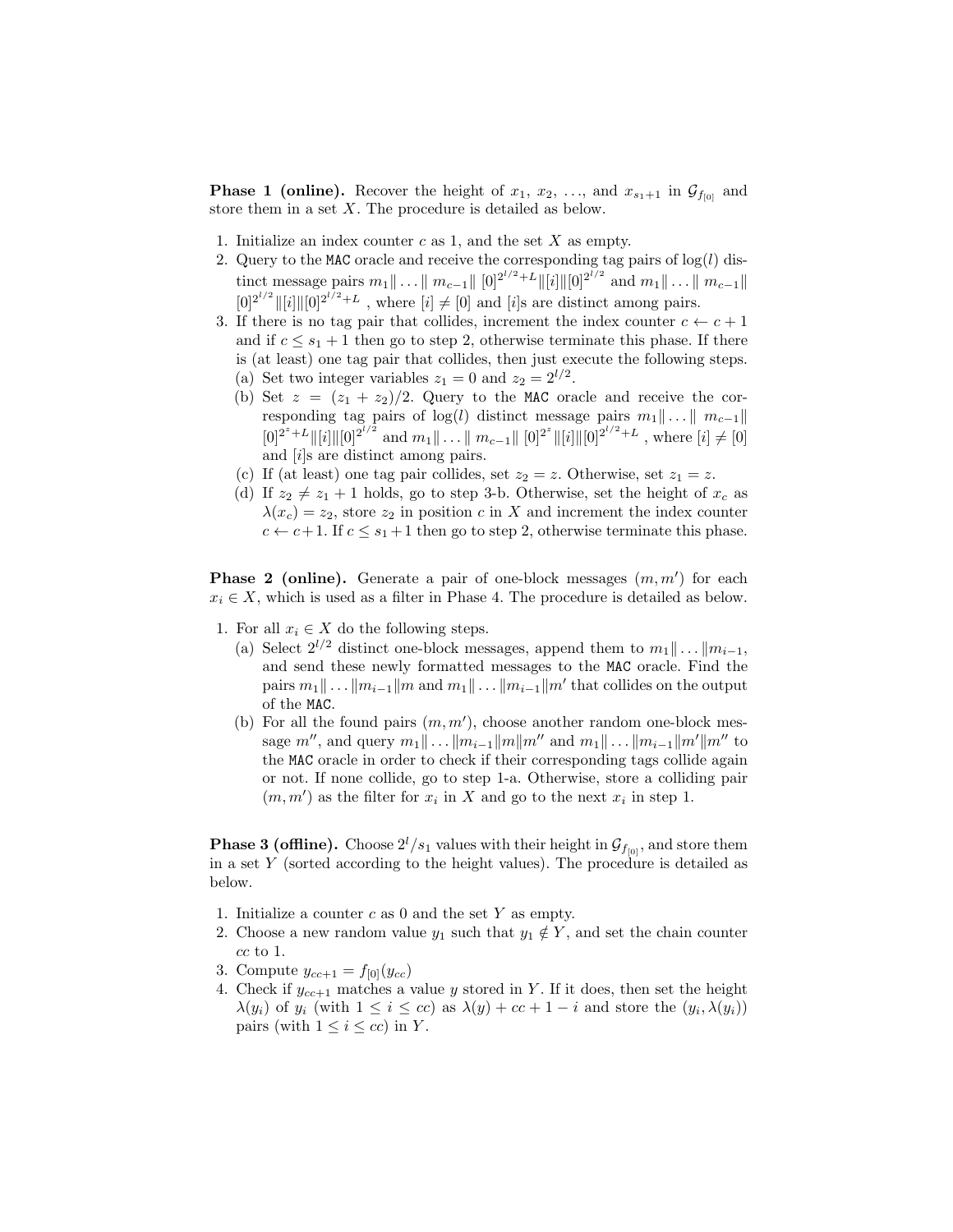- 5. Check if  $y_{cc+1}$  matches a previously computed chain value  $y_i$  (with  $1 \leq i \leq$ cc). If it does, then set the height  $\lambda(y_j)$  of all values  $y_j$  (with  $i \leq j \leq cc$ ) as 0, and the height  $\lambda(y_j)$  of  $y_j$  (with  $1 \leq j \leq i-1$ ) as  $i - j$ . Store the  $(y_j, \lambda(y_j))$  pairs (with  $1 \leq j \leq cc$ ) in Y.
- 6. If no match was found in step 4 or 5, then increment the chain counter  $cc \leftarrow cc + 1$  and go to step 3. Otherwise, update the counter c by  $c \leftarrow c + cc$ and if  $c < 2^l/s_1$  then go to step 2, otherwise terminate this phase.

**Phase 4 (offline).** Recover one intermediate hash value  $x_i$  in set X. The procedure is detailed as below.

- 1. For all  $x_i \in X$  do the following steps.
	- (a) Get the height  $\lambda(x_i)$  of  $x_i$  and its filter pair  $(m, m')$  from the set X. Get all the  $(y, \lambda(y))$  pairs in set Y such that  $\lambda(y) = \lambda(x_i)$ .
	- (b) For each y, we check if  $f(y, m) = f(y, m')$  holds or not. If it holds for a  $y_i$ , then output  $y_i$  as the value of  $x_i$  and terminate this phase. If there is no such a  $y_j$ , then go to the next  $x_i$  in step 1.

**Phase 5 (offline).** Find a second preimage for the processing of  $M_{t_2}$  as the second message part of  $H_{K_{in}}(M_t)$ . The block length of  $M_{t_2}$  is denoted  $s_2 = s - s_1$ . The procedure is briefly described below. For the complete algorithm please refer to [11].

- 1. Compute the intermediate hash values  $x_{s_1}, x_{s_1+1}, \ldots, x_s$  from the value  $x_i$ recovered at Phase 4, i.e.  $x_{i+1} = f(x_i, m_i), \ldots, x_s = f(x_{s-1}, m_{s-1}).$  Note that it is not necessary to compute until  $x_s$ .
- 2. Build a  $[\log(s_2), s_2]$ -expandable message starting from  $x_{s_1}$  to a value denoted as x. More precisely, for any integer i between  $log(s_2)$  and  $s_2$ , there is a message  $m'_{s_1} || m'_{s_1+1} || \cdots || m'_{s_1+i}$  from the expandable message such that it has *i* blocks and links from  $x_{s_1}$  to x:

$$
x = f(\ldots f(f(x_{s_1}, m'_{s_1}), m'_{s_1+1}), \ldots, m'_{s_1+i}).
$$

- 3. Choose  $2^{l}/(s_2 \log(s_2))$  random one-block messages m, compute  $f(x, m)$ , and check if this matches to an element of the intermediate hash values set  ${x_{s_1+\log(s_2)},x_{s_1+1+\log(s_2)},\ldots,x_s}.$
- 4. If a match to  $x_i$  (with  $s_1 + \log(s_2) \leq i \leq s$ ) is found, derive the  $(i$  $s_1$ )-block long message  $m'_{s_1+1}$   $\|m'_{s_1+2}\| \cdots$   $\|m'_i$  from the expandable message, append the blocks  $m_{i+1}||m_{i+2}|| \cdots ||m_s$  to it to produce  $M'_{t_2}$ , namely  $M'_{t_2}$  =  $m'_{s_1+1}\|m'_{s_1+2}\|\cdots\|m'_i\|m_{i+1}\|m_{i+2}\|\cdots\|m_s.$

**Phase 6 (online).** Forge a valid tag for the challenge  $M_t$ .

- 1. Query message  $M'_t = M_{t_1} || M'_{t_2}$  to the MAC oracle, and receive its tag T.
- 2. Output  $(M_t, T)$  where T is a valid tag for  $M_t$ .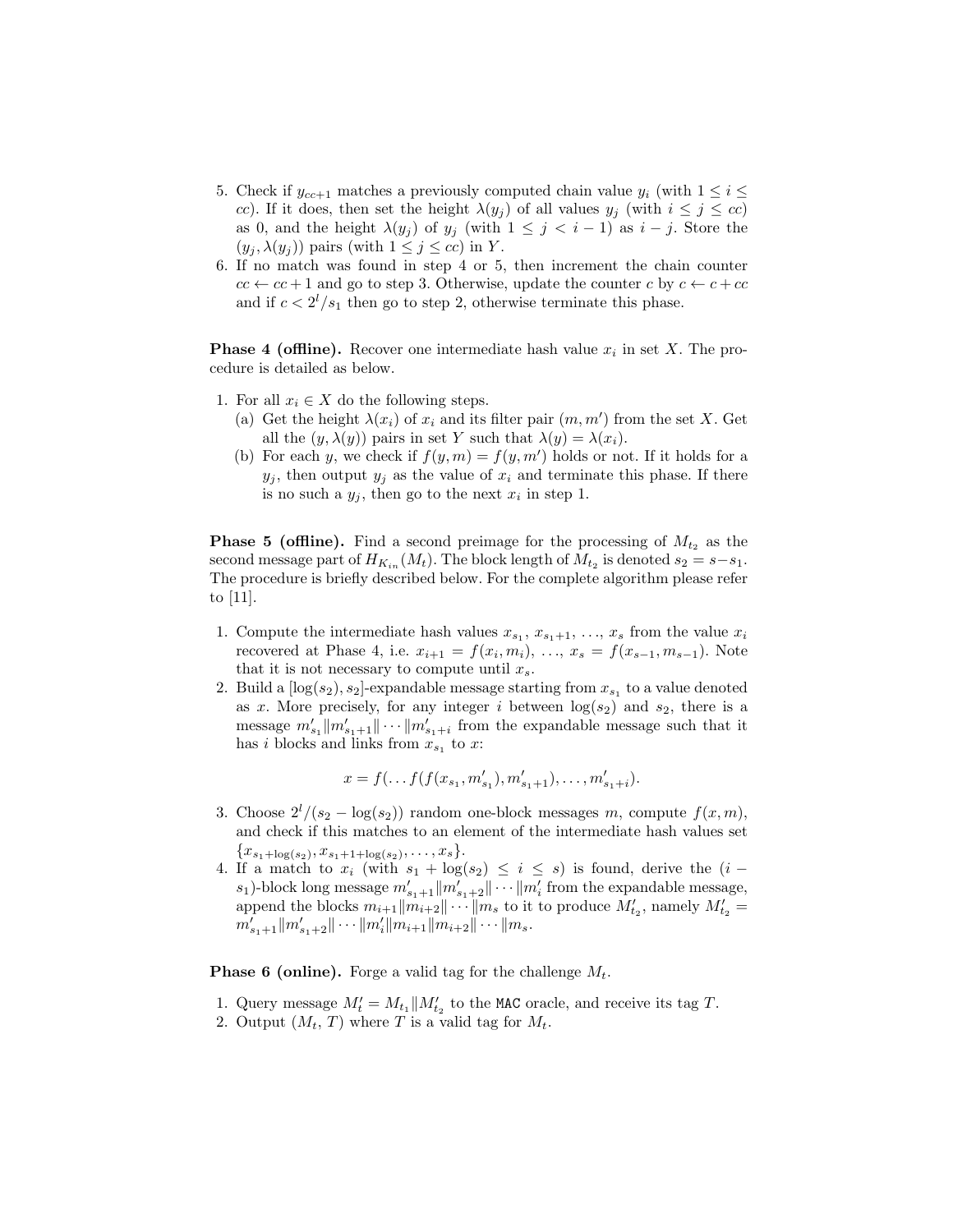### 5.1 Complexity and success probability analysis

Complexity analysis. We use a single compression function call as complexity unit. We evaluated the complexity of each phase as below.

|                             | <b>Phase 1:</b> $O(s_1 \cdot l \cdot \log(l) \cdot 2^{l/2})$ <b>Phase 2:</b> $s_1^2 \cdot 2^{l/2}$ <b>Phase 3:</b> $2^l/s_1$ |  |                                             |  |
|-----------------------------|------------------------------------------------------------------------------------------------------------------------------|--|---------------------------------------------|--|
| <b>Phase 4:</b> $2^{l}/s_1$ |                                                                                                                              |  | <b>Phase 5:</b> $2^l/s_2$ <b>Phase 6:</b> s |  |

The overall complexity of our generic universal forgery attack therefore depends on the block length s of the target message  $M_t$ :

- For the case  $s \leq 2^{l/6}$ , the overall complexity is dominated by Phase 3 and Phase 5. So we set  $s_1 = s_2 = s/2$ , and get the overall complexity of  $O(2^l/s)$ computations.
- For the case  $2^{l/6} < s \le 2^{5l/6}$ , the overall complexity is dominated by Phase 2. So we set  $s_1 = 2^{l/6}$ , and get the overall complexity of  $O(2^{5l/6})$  computations.
- For the case  $s > 2^{5l/6}$ , the overall complexity is dominated by Phase 6. So we set  $s_1 = 2^{l/6}$ , and get the overall complexity of  $O(s) = 2^{5l/6}$  computations.

Success probability analysis. First, note that we only need to pay attention to the phases that dominate the complexity, since the other phases can be repeated enough times to approach a success probability of 1. For the case  $s \leq 2^{l/6}$ , we note that Phase 3 always succeeds with probability 1 and the success probability of Phase 5 is 0.63. For the case  $2^{l/6} < s \leq 2^{5l/6}$ , the success probability of Phase 2 is approximately 1. For the case  $s > 2^{5l/6}$ , the success probability of Phase 6 is approximately 1 after previous phases were repeated enough times. Therefore, the overall success probability of our attack tends to 1 when repeating a constant time the corresponding complexity dominating phases.

#### 5.2 Experimental verification

For verification purposes, we have implemented the attack by using HMAC-SHA-256 on a desktop computer. Due to computational and memory limitations, we shortened the input/output bits of the SHA-256 compression function to 32 bits. In more details, we input a 32-bit value  $x$  to the compression function, and the compression function expands it to 256 bits by prepending 0 bits:  $0^{224}$  ||x. Then, the compression function also shortens its outputs by only outputting the 32 LSBs. Particularly for Phase 4, we paid attentions to the average number of pairs left after matching the heights between the elements in  $X$  and the elements in Y, since it is essential for the complexity advantages. The experiments results confirmed that the universal forgery attack works with the claimed complexity.

### 6 Conclusion

In this article, we presented the very first generic universal forgery attack against hash-based MACs, and we reduced the gap between the HMAC security proof and the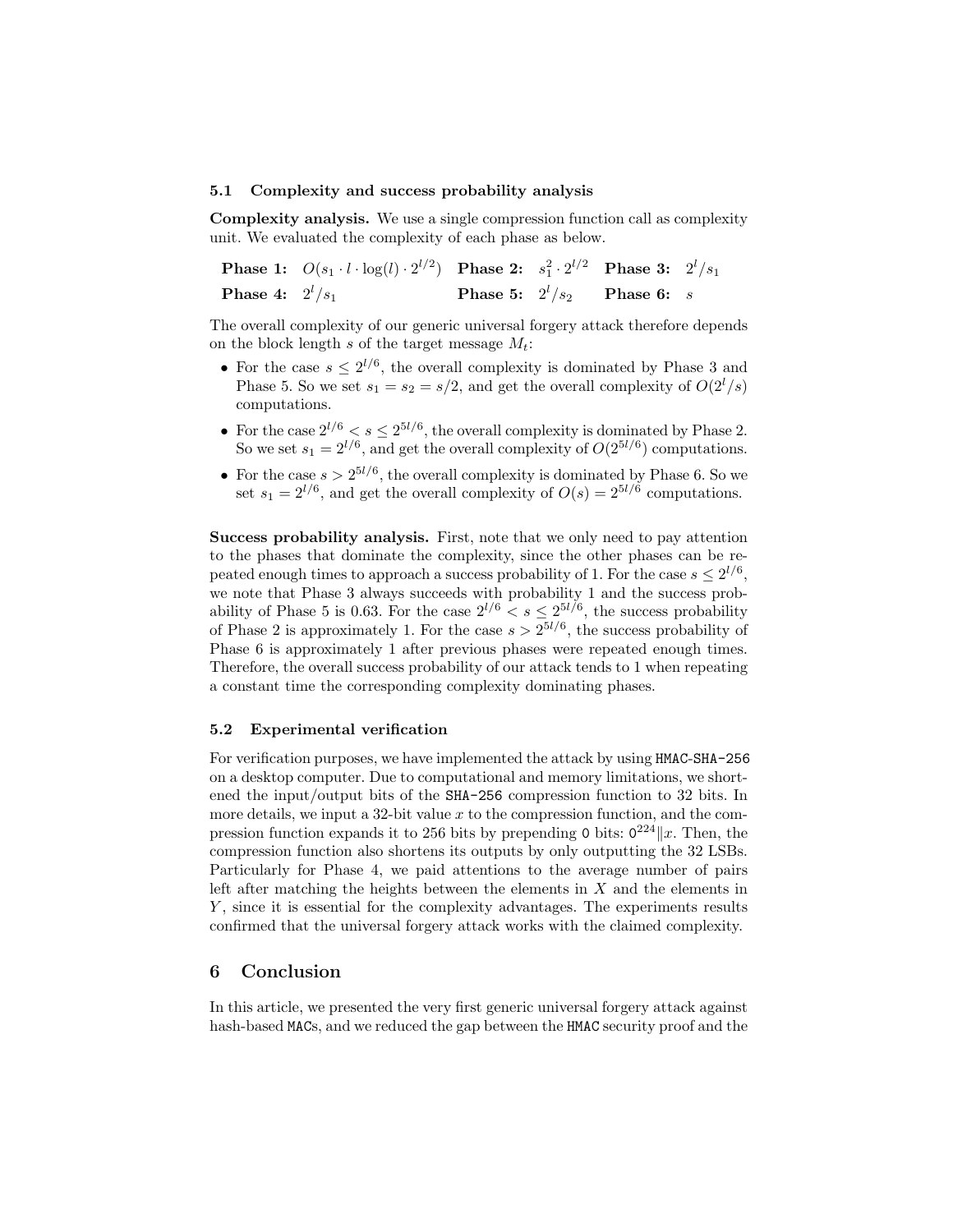best known attack for this crucial security property. We leave as an open problem if better attacks can be found to further reduce this gap. Our cryptanalysis method is new and uses the information leaked by the distance of a node from the cycle (its height) in the functional graph of the compression function with a fixed message block. We believe other graph properties, even more complex, might be exploitable and could perhaps further improve the generic complexity of universal forgery attacks against hash-based MACs.

# References

- 1. Mihir Bellare. New Proofs for NMAC and HMAC: Security without Collision-Resistance. In Cynthia Dwork, editor, CRYPTO, volume 4117 of Lecture Notes in Computer Science, pages 602–619. Springer, 2006.
- 2. Mihir Bellare, Ran Canetti, and Hugo Krawczyk. Keying Hash Functions for Message Authentication. In Neal Koblitz, editor, CRYPTO, volume 1109 of Lecture Notes in Computer Science, pages 1–15. Springer, 1996.
- 3. Scott Contini and Yiqun Lisa Yin. Forgery and Partial Key-Recovery Attacks on HMAC and NMAC Using Hash Collisions. In Xuejia Lai and Kefei Chen, editors, ASIACRYPT, volume 4284 of Lecture Notes in Computer Science, pages 37–53. Springer, 2006.
- 4. Hans Dobbertin, Antoon Bosselaers, and Bart Preneel. RIPEMD-160: A Strengthened Version of RIPEMD. In Dieter Gollmann, editor, FSE, volume 1039 of Lecture Notes in Computer Science, pages 71–82. Springer, 1996.
- 5. Yevgeniy Dodis, Thomas Ristenpart, John P. Steinberger, and Stefano Tessaro. To Hash or Not to Hash Again? (In)Differentiability Results for  $H^2$  and HMAC. In Reihaneh Safavi-Naini and Ran Canetti, editors, CRYPTO, volume 7417 of Lecture Notes in Computer Science, pages 348–366. Springer, 2012.
- 6. Philippe Flajolet and Andrew M. Odlyzko. Random Mapping Statistics. In Jean-Jacques Quisquater and Joos Vandewalle, editors, EUROCRYPT, volume 434 of Lecture Notes in Computer Science, pages 329–354. Springer, 1989.
- 7. Philippe Flajolet and Robert Sedgewick. Analytic Combinatorics. Cambridge University Press, 2009.
- 8. Pierre-Alain Fouque, Gaëtan Leurent, and Phong Q. Nguyen. Full Key-Recovery Attacks on HMAC/NMAC-MD4 and NMAC-MD5. In Alfred Menezes, editor, CRYPTO, volume 4622 of Lecture Notes in Computer Science, pages 13–30. Springer, 2007.
- 9. Jian Guo, Yu Sasaki, Lei Wang, and Shuang Wu. Cryptanalysis of HMAC/NMAC-Whirlpool. In ASIACRYPT, 2013.
- 10. Bernard Harris. Probability Distributions Related to Random Mappings. Ann. Math. Statist, 31(4):1045–1062, 1960.
- 11. John Kelsey and Bruce Schneier. Second Preimages on n-Bit Hash Functions for Much Less than  $2^{n}$  Work. In Ronald Cramer, editor, *EUROCRYPT*, volume 3494 of Lecture Notes in Computer Science, pages 474–490. Springer, 2005.
- 12. Jongsung Kim, Alex Biryukov, Bart Preneel, and Seokhie Hong. On the Security of HMAC and NMAC Based on HAVAL, MD4, MD5, SHA-0 and SHA-1 (Extended Abstract). In Roberto De Prisco and Moti Yung, editors, SCN, volume 4116 of Lecture Notes in Computer Science, pages 242–256. Springer, 2006.